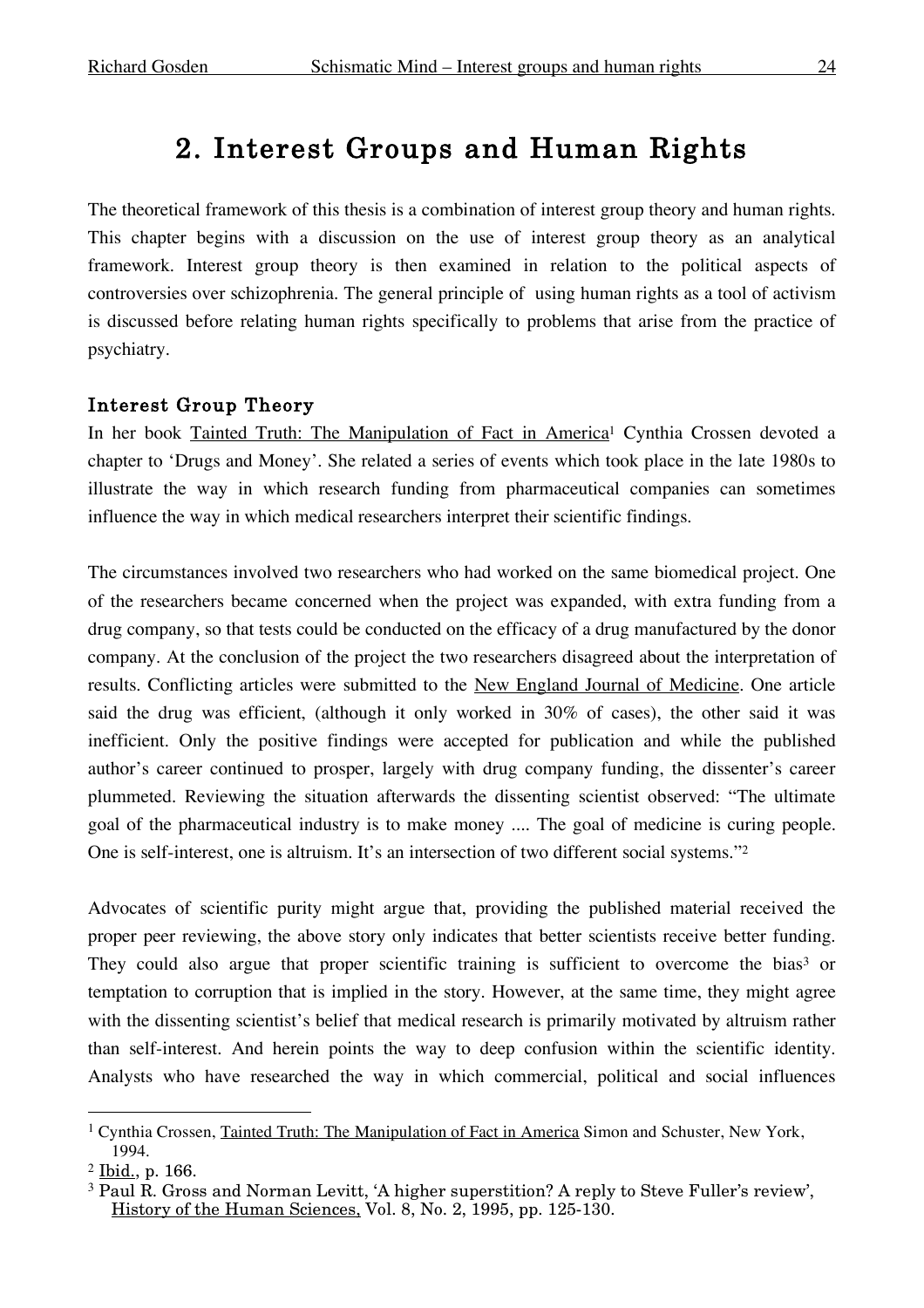impinge on scientific and technological outcomes have developed a number of theoretical approaches to explain why scientific knowledge often appears to be tainted. Interest group theory is one of these approaches.

Interest group theory has its origin in political science. The study of political groupings which lobby governments and exert pressure on public policy making has been a central feature of politics discourses for the past half-century:4

With a long intellectual heritage, the pluralist tradition, in its extreme form, views government as a neutral identity which arbitrates group conflict by forming public policies in response to group pressure. 5

In political activities, interest groups may have formal or informal organisational structures and are amalgamations of individuals or organisations which share a common interest or demand that can be represented before policy makers or knowledge brokers. Interest groups may campaign independently but readily join coalitions of like-minded groups when such an alliance improves the chances of success.6 Exclusive access to decision-makers isn't necessary for success and interest groups often find it is the securing of exclusive access to members and finances that is most essential in finding a niche in the political landscape.7 Despite some debate about nuances of meaning, interest groups are also commonly referred to as special interests, private interests, pressure groups, organised interests, or lobby groups.

Political scientists usually make a distinction between interest groups and social movements. Social movements are generally thought of as linking individuals across broad-ranging topics of general concern. Interest groups, on the other hand, are usually more narrowly focused and depend on drawing organised support from within a larger social movement. While interest groups usually have specific public policy goals, and focussed lobbying tactics to achieve them,<sup>8</sup> social movements provide the broader background of public sentiment or discontent from which interest groups draw their significance.

 <sup>4</sup> Martin J. Smith, Pressure, Power and Policy Harvester Wheatsheaf, New York, 1993, p. 3.

<sup>5</sup> Daniel J. B. Hofrenning, 'Into the public square: explaining the origins of religious interest groups', The Social Science Journal, Vol. 32, No. 1, 1995, pp. 35-49.

<sup>&</sup>lt;sup>6</sup> Marie Hojnacki, 'Interest groups' decisions to join alliances or work alone', American Journal of Political Science, Vol. 41, No. 1, 1997, pp. 61-88.

<sup>7</sup> Virginia Gray and David Lowery, 'A niche theory of interest representation', The Journal of Politics, Vol. 58, No. 1, 1996, pp. 91-112.

<sup>8</sup> Ken Kollman, 'Inviting friends to lobby: interest groups, ideological bias, and Congressional committees', American Journal of Political Science, Vol. 41, No. 2, 1997, pp. 519-545.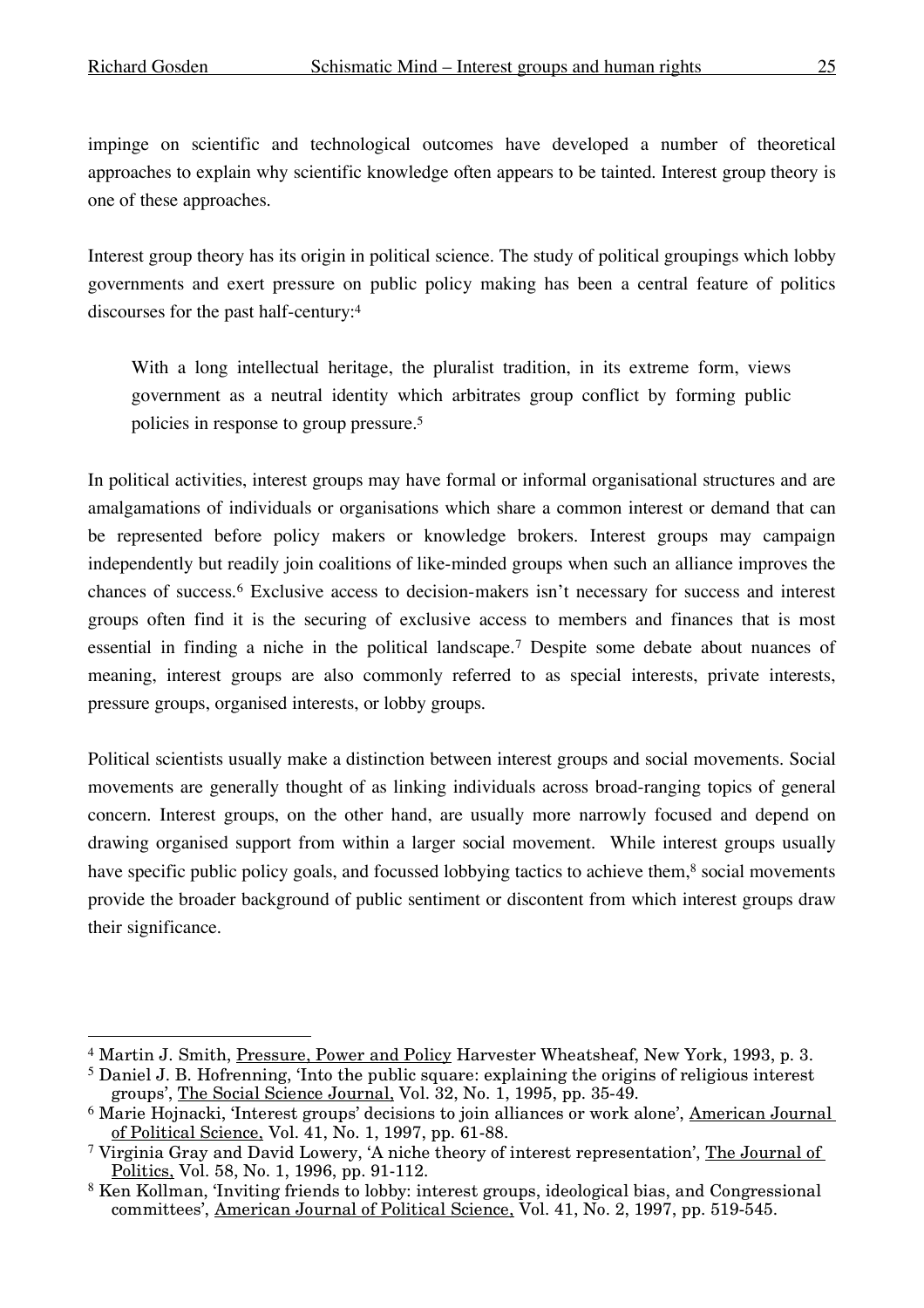Unlike social movements, the dynamic focus of interest groups, and the competitive arena in which they operate, tend to make them unpredictable. So much so that public relations consultants, who are often required to manage the issues raised by interest groups, have recently been advised, apparently in all seriousness, that "[c]haos theory is particularly useful for structuring emerging social concerns and interest-group behaviour."9

Although political science has developed considerable expertise in understanding the way in which interest groups function in the broad political landscape,<sup>10</sup> it appears this discipline is less deft when it comes to understanding the "concept of the scientific estate"11 and the way in which interest groups function in that more restricted territory. While discussing typical attitudes held by political scientists, science and technology studies (STS) scholars, Cozzens and Woodhouse, have observed that,

Scientific claims are generally accepted as unproblematic truth; but, when controversy arises, science policymaking is perceived as being so much like any other kind of political activity as to be unworthy of special attention. The discipline treats the politics of the sciences as if they were about as worthy of study as the politics of Albania. 12

In an effort to fill this gap in academic research, STS scholars have adapted interest group theory to explain how scientists go about their work. According to Woolgar scientists constantly adjust their research in the light of "the potential presence or absence of interests in the work and activities both of others and themselves".13 Responding to Woolgar, Callon and Law have argued that Woolgar's "ethnomethodological preoccupation with the essential reflexivity of discourse"14 was, at the time they were writing in the early 1980s, only one of two competing "notion[s] of social interest for the social study of science."<sup>15</sup> The other notion was the more conciliatory "Edinburgh" approach which agrees "that interests are theoretical constructs reflexively imputed to data, but argue[s] that there is

<sup>&</sup>lt;sup>9</sup> Priscilla Murphy, 'Chaos theory as a model for managing issues and crises', Public Relations Review, Vol. 22, No. 5, 1996, pp. 95-114.

<sup>10</sup> David Lowery and Virginia Gray, 'The population ecology of Gucci Gulch, or the natural regulation of interest group numbers in the American states', American Journal of Political Science, Vol. 39, No. 1, 1995, pp. 1-30.

<sup>11</sup> Susan E. Cozzens and Edward J. Woodhouse, 'Science, Government and the Politics of Knowledge', in Sheila Jasanoff, Gerald E. Markle, James C. Petersen and Trevor Pinch (eds), Handbook of Science and Technology Studies, Sage, Thousand Oaks, 1995, p. 535.

 $12$  Ibid.

<sup>&</sup>lt;sup>13</sup> Steve Woolgar, 'Interests and explanation in the Social Study of Science', Social Studies of Science, Vol. 11, 1981, p. 371.

<sup>14</sup> Michel Callon and John Law, 'On Interests and their Transformation: Enrolment and Counter-Enrolment', Social Studies of Science, Vol. 12, No. 4, 1982, p. 616.

 $15$  Ibid., p. 615.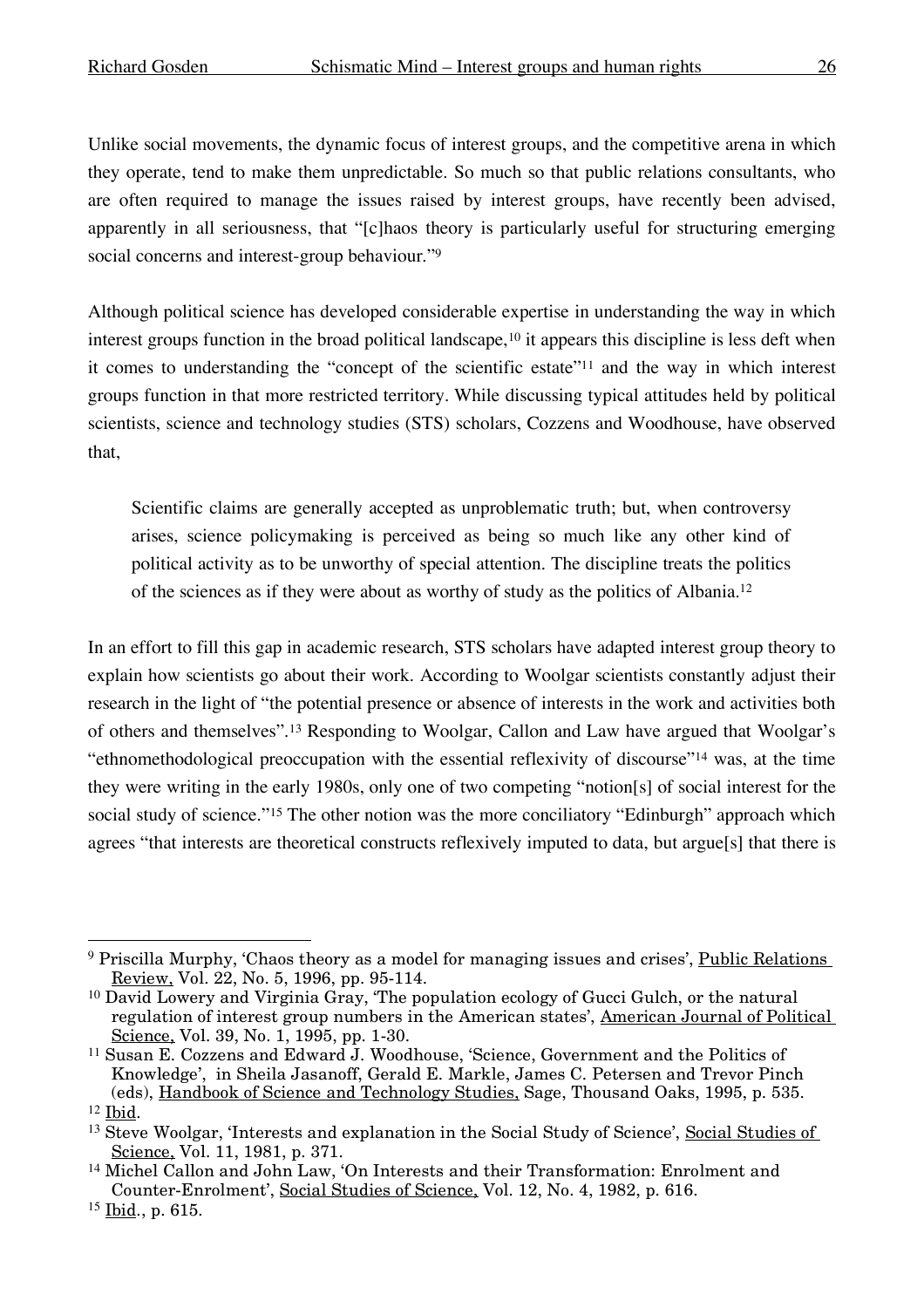nothing obnoxious so long as it is understood that there can be nothing final about this (and all other) explanatory attempts". 16

However, Callon and Law were dissatisfied with both these approaches and they proposed a third view which saw the interest groups surrounding scientific issues as actors who enrol one another in a networking process:

Actors great and small try to persuade by telling one another 'it is in your interests to...'. They seek to define their own position in relation to others by noting that 'it is in our interests to...'. .... Our view is that they are trying to impose order on a part of the social world. They are trying to build a version of social structure.<sup>17</sup>

This view was illustrated by a recent controversy that erupted in the United States over the future of the National Center for Injury Prevention and Control (NCIPC). <sup>18</sup> The NCIPC, a branch of the Centers for Disease Control and Prevention (CDC), was under threat of elimination due to budget cuts. The arguments mounted for and against the budget cuts confirm the Callon/Law observation.

The NCIPC had been engaged in research on the effect of injuries from firearms and had concluded that the existence of guns in the community constituted a hazard to public health. These findings had been challenged by a coalition of interest groups including the National Rifle Association, the Heritage Foundation, and the Doctors for Integrity in Research and Public Policy, who oppose gun control. Together these organisations had publicly argued that the NCIPC's findings were out of date and that the research had been politically motivated. This lobbying had led to the threat of budget cuts. The medical research community, acting on behalf of collective interest, responded by accusing the government of caving in to political pressure and warned that health promoting research should not be influenced by special interest groups. 19

Although the influence of special interests is normally better concealed than it was in this case, STS researchers usually find it is possible to identify a variety of impinging interests when the social background of scientific research is analysed. In their description of actor networks, Callon and Law trace the history of a hypothetical research project to demonstrate how similar projects can be originally conceived and modified by such simple and perennial interests as the need to tailor research to fit publication requirements. 20

 $16$  Ibid., pp. 615-616.

<sup>17</sup> Ibid., p. 622.

<sup>18</sup> Jerome P. Kassirer, 'A partisan assault on science: the threat to the CDC. (Centers for Disease Control and Prevention)', The New England Journal of Medicine, Vol. 333, No. 12, 1995, pp. 793-795.

<sup>&</sup>lt;sup>19</sup> Ibid.

 $20$  Callon and Law, op.cit., pp. 616-620.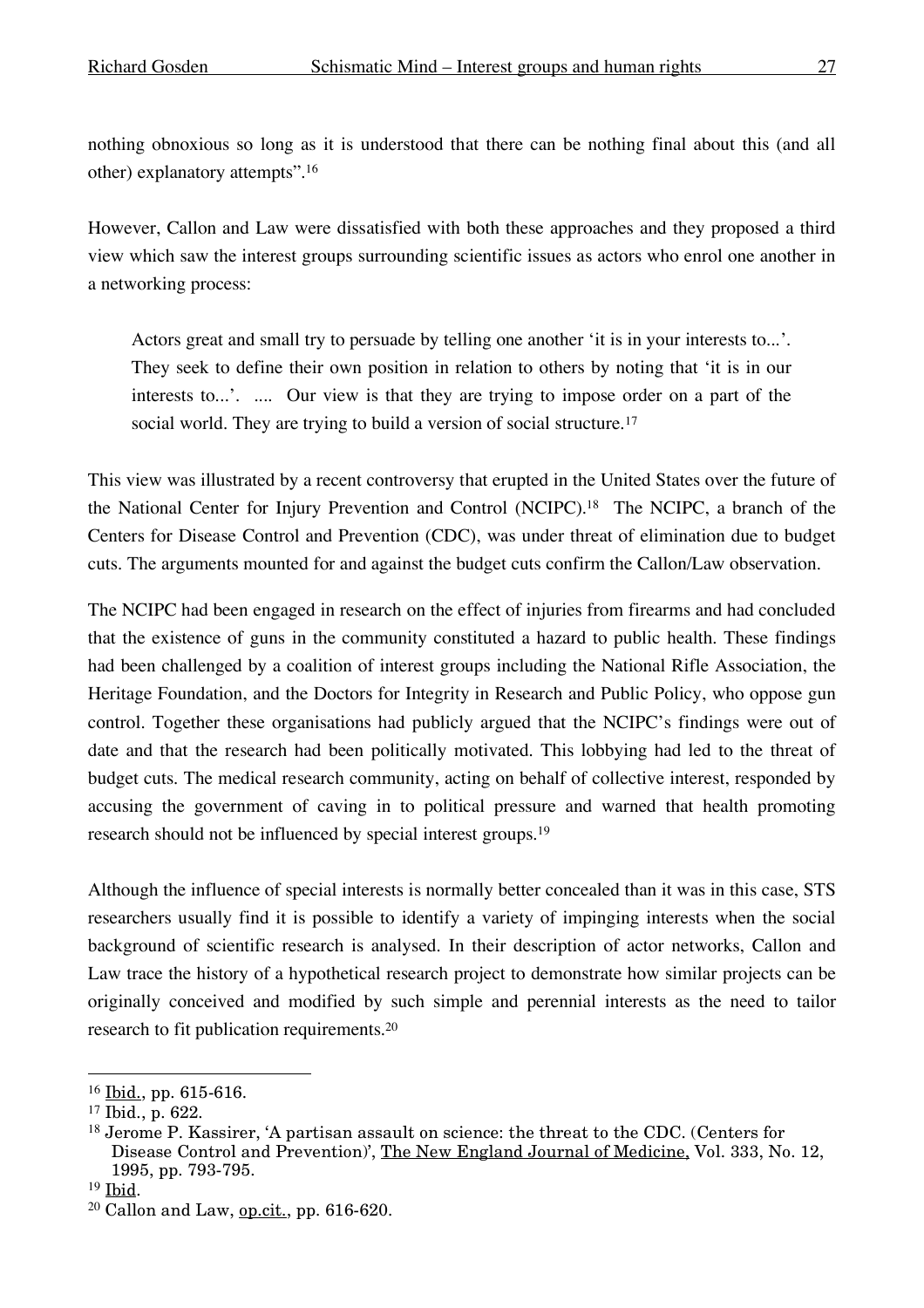In a more recent publication Callon has updated his view and describes four models to explain the "social organisation of science".21 He calls his third model "science as sociocultural practice" and discusses how

groups outside the scientific community may be mobilised in the production of knowledge. .... The border between insiders and outsiders fluctuates and is negotiable. But what is analytically important is to explore the mechanisms by which constraints, demands, and interests outside the circle of researchers influence scientific knowledge.22

Interests theory appears in the STS literature as a variant that is primarily concerned with class interests. Restivo argues that the use of interests theory for analysing scientific knowledge formation "is not an innovation of modern students of STS. It is a centrepiece of Marxist thought and of the classical sociology of knowledge".23 He observes that proponents of the theory sometimes have to mount a defence against critics who view the application of interest arguments merely as a "process of imputation."24 Countering this Restivo argues that when interest attribution is carried out appropriately it is "an act of theory."25 Unfortunately he does not go on to detail a method of appropriate attribution.

In discussing an approach to the use of interests theory Abraham has offered some clarification of the problem Restivo was discussing:

inconsistencies in scientist's claims are necessary, though not sufficient, to impute the operation of bias. .... To demonstrate bias it is necessary to show that scientific knowledge claims are not only influenced by values and interests, but that they are also non-credible. 26

 <sup>21</sup> Michel Callon, 'Four Models for the Dynamics of Science', in Sheila Jasanoff, Gerald E. Markle, James C. Petersen and Trevor Pinch (eds), Handbook of Science and Technology Studies, Sage, Thousand Oaks, 1995, p. 30.

<sup>22</sup> Ibid., p. 43.

<sup>23</sup> Sal Restivo, 'The Theory Landscape in Science Studies', in Sheila Jasanoff, Gerald E. Markle, James C. Petersen and Trevor Pinch (eds), Handbook of Science and Technology Studies, Sage, Thousand Oaks, 1995, p. 106.

 $24$  Ibid.

<sup>25</sup> Ibid., p. 107.

<sup>26</sup> John Abraham, 'Scientific Standards and Institutional Interests: Carcinogenic Risk Assessment of Benoxaprofen in the UK and US', Social Studies of Science, Vol. 23, 1993, p. 391.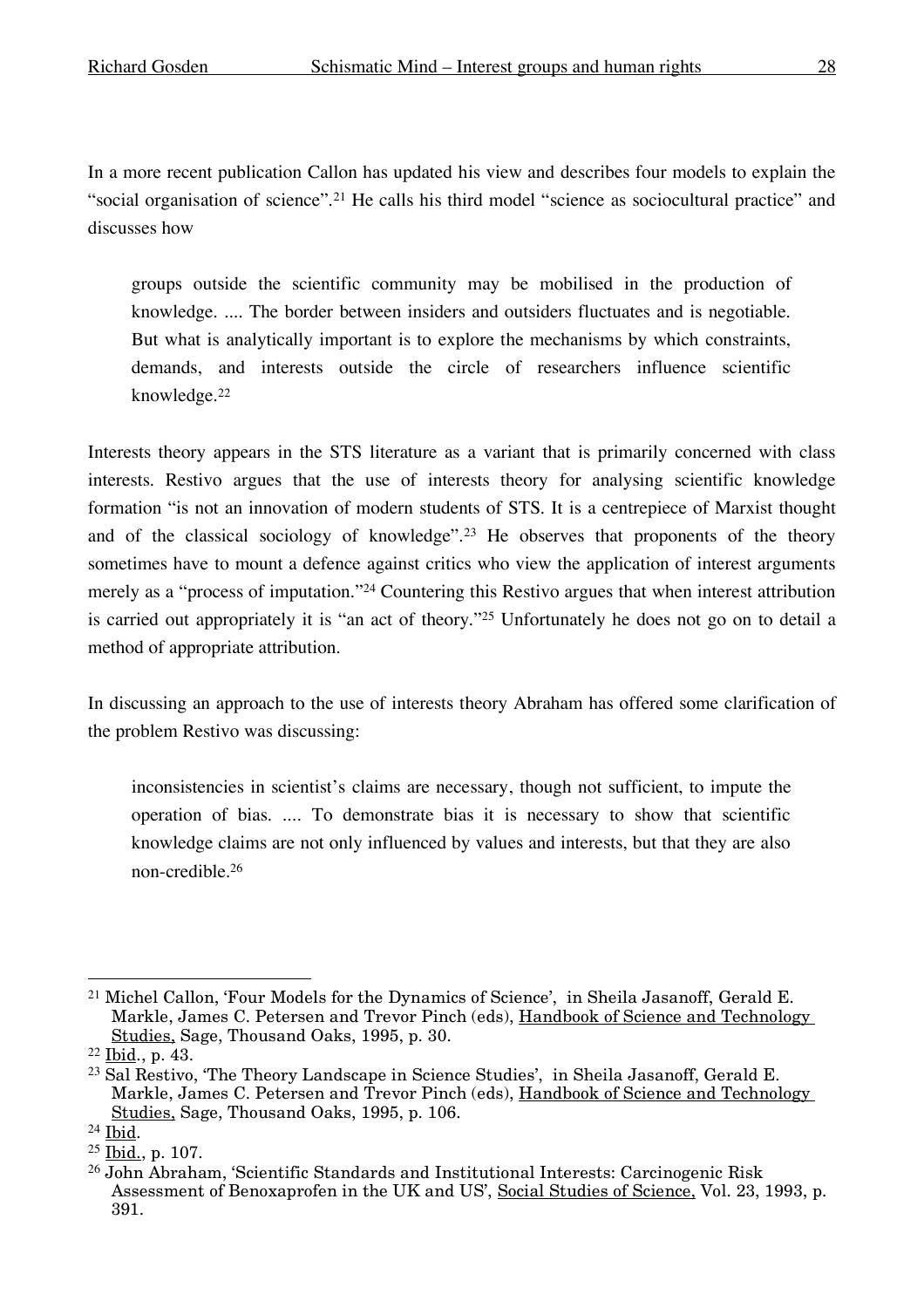In relating interest group theory to the political aspects of controversies over schizophrenia it could be said that while the whole mental health system constitutes a broad background social movement,<sup>27</sup> the psychiatric profession,<sup>28</sup> psychiatric survivors,<sup>29</sup> relatives of people who have been diagnosed with schizophrenia,<sup>30</sup> civil libertarians,<sup>31</sup> and the pharmaceutical industry<sup>32</sup> are some of the major interest groups active within the larger mental health movement.

Similarly, when interest group theory is applied in a more restricted way by confining the analysis to scientific research associated with the aetiology of schizophrenia, it is anticipated that influences on knowledge formation caused by pressure from interest groups involved in the wider political debate will become apparent. The proliferation of conflicting scientific hypotheses, and the certainty with which a number of diverse theories are currently being promoted, indicates it is a field rich with the ingredients Abraham requires for imputing bias.

However, the plan which has been outlined for this thesis also calls for analysis of the non-scientific "philosophical" aspects of the schizophrenia controversy. This begs the question: Can interest group theory be adapted to analyse philosophical controversies? The answer to this question is simple; when philosophical positions become controversial, of necessity, they also become political. (The same could also be said about scientific controversies.) So that what is being referred to here as the "philosophical level" of the controversy could just as suitably be called the "political level". Therefore it would seem unnecessary to make any adaptive adjustments in applying interest group theory to what is best described as a philosophical controversy.

There might seem to be some problem, however, in the proposal to apply a theory of political analysis to a situation in which the proponents of the differing philosophical positions are not equally engaged in active advocacy of their respective positions. Whereas the medical model of schizophrenia is vociferously pursued by well-organised and well-funded entities that fit any criteria for interest groups, the advocacy of the myth-of-mental illness and mystical models is largely conducted by individual authors who write for fairly vaguely defined audiences of supporters. The problem here is that those who believe in either a non-existent or natural cause for

<sup>&</sup>lt;sup>27</sup> David Mechanic, 'Establishing mental health priorities', The Milbank Quarterly, Vol. 72, No. 3, 1994, pp. 501-515.

<sup>28</sup> Stephen W. White, 'Mental illness and national policy', National Forum, Vol. 73, No. 1, 1993, pp. 2-22.

<sup>&</sup>lt;sup>29</sup> See for instance, Dendron News, published by psychiatric survivor organisation, Support Coalition, 1999, Available URL, http:// www. efn.org/~dendron.

<sup>&</sup>lt;sup>30</sup> For a description of the relatives' movement in the US see, Peter Breggin, <u>Toxic Psychiatry</u> Fontana, London, 1993, pp. 448-450.

<sup>&</sup>lt;sup>31</sup> Bruce J. Ennis and Richard D. Emery, The Rights of Mental Patients: An American Civil Liberties Handbook Avon Books, New York, 1978.

<sup>&</sup>lt;sup>32</sup> Steve Carrell, 'Coming: Host of schizophrenia drugs with lesser side effects', <u>Drug Topics</u>, Vol. 139, No. 14, 1995, pp. 35-36.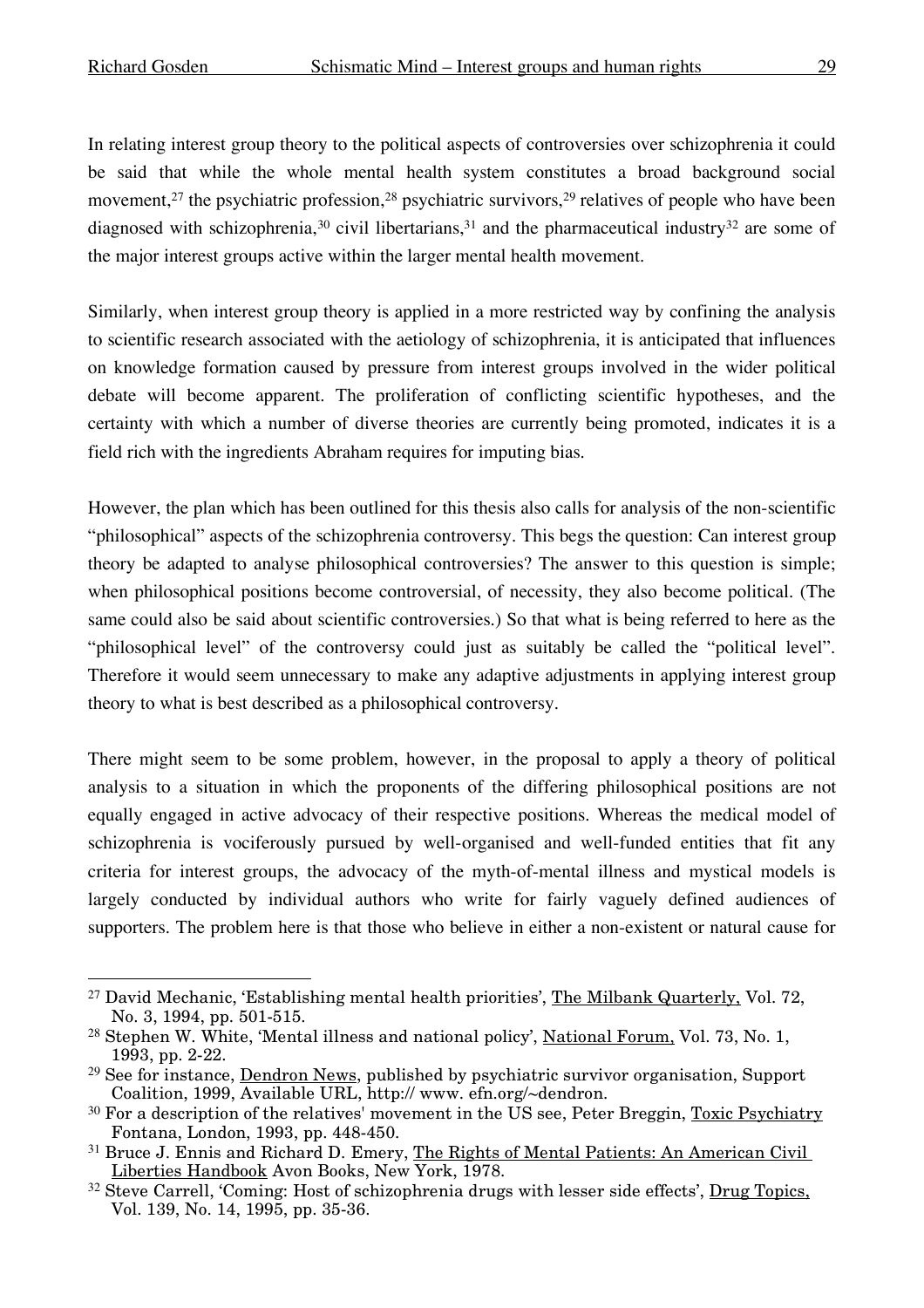schizophrenia might not be consistently active enough to fit some of the more rigid definitions for interest groups.

Fortunately though, there is an interest group model available which is well suited to deal with this problem of disproportion amongst competing advocates. A. Paul Pross, a political analyst, found when he was attempting to dissect the complexities of Canadian politics that the term "interest group" was used widely to describe both politically active and non-active entities, and that this imprecision made analysis difficult. In order to clarify the situation he decided to divide "the entire spectrum of interests associated with any given public policy into three categories: formal interest groups, solidarity groups, and latent interests."33

These three points on the spectrum essentially represent a diminishing gradation of active advocacy and the scheme is well suited for application to the three philosophical positions on schizophrenia. In Pross' model formal interest groups are structured organisations that are more or less constantly engaged in applying political pressure. Pross preferred to call these "pressure groups".34 Most of the interest groups engaged in advocacy of the medical view of schizophrenia easily fall into this category.

Solidarity groups, on the other hand, operate without much formal organisation but are still "made up of individuals with common characteristics who also share some sense of identity" and who have "enough group feeling to elicit a common reaction to public events, which may register in individual interventions in public debate".<sup>35</sup> The interest groups that advocate the myth-of-mentalillness model for schizophrenia fit fairly easily into this category of solidarity groups.

According to Pross, the third point of the spectrum, latent interests, are more difficult to identify because they,

are comprised of individuals and corporations with interests in common but with no sense of solidarity with one another. They may be extremely active in protecting their individual interests, but do not feel the need to recognise their mutual interest and register a collective voice in order to promote it. 36

- <sup>35</sup> Ibid.
- <sup>36</sup> Ibid.

 <sup>33</sup> A. Paul Pross, Group Politics and Public Policy Oxford University Press, Toronto, 1986, p. 15.

<sup>34</sup> Ibid.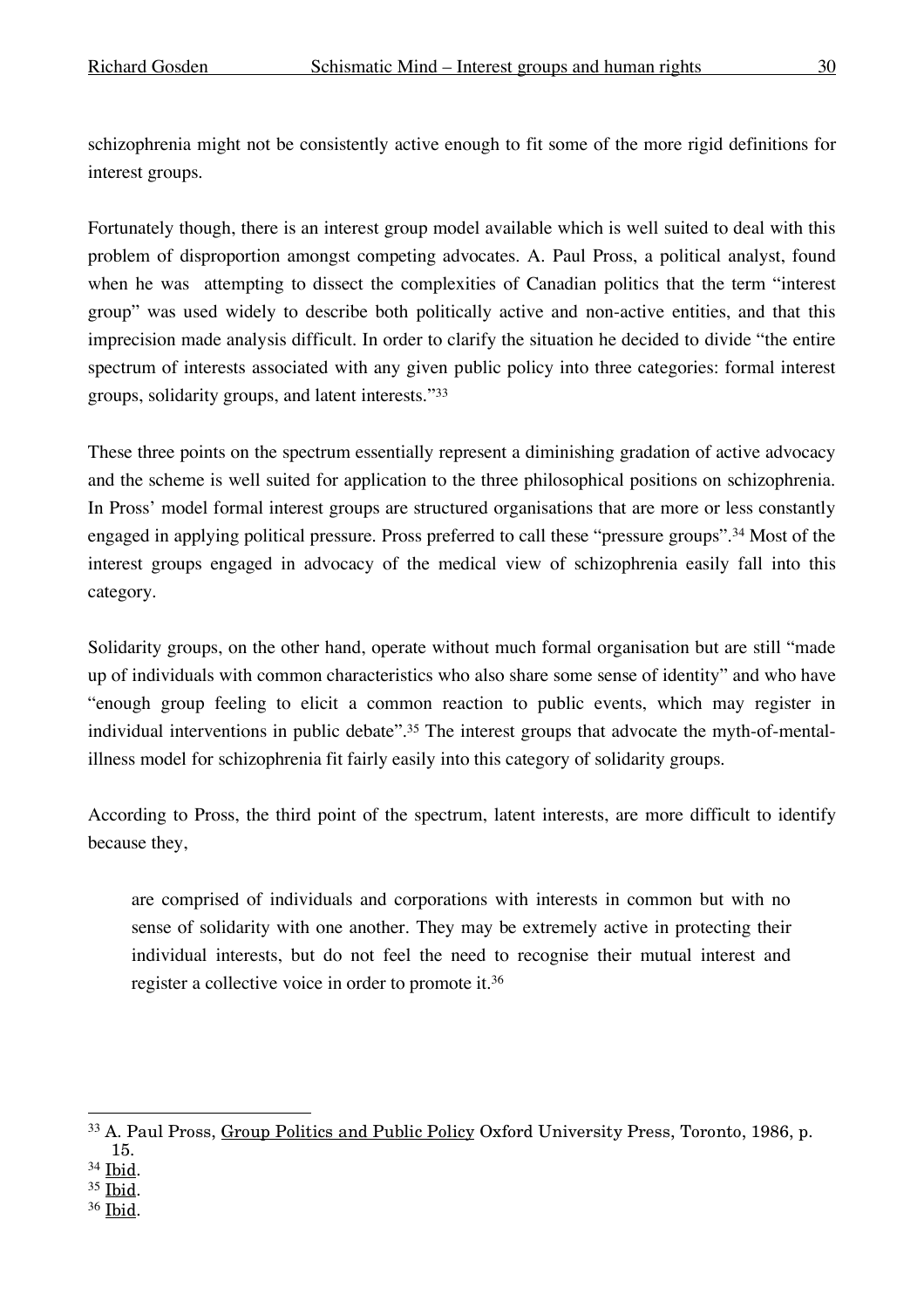The advocates of the mystical model of schizophrenia fit well into this description of latent interests. Pross has shown his spectrum of interest groups in diagrammatical form as what he calls "a funnel of mobilisation".

# Funnel of Mobilisation



**Source:** P. A. Pross, Group Politics and Public Policy, Oxford University Press, Toronto, 1986, p. 16.

## Human Rights and Activism

The creation, ratification, observation and compliance monitoring of human rights law are political processes in which interest groups are usually deeply involved, and to which interest group theory can be applied as an analytical tool. Human rights advocacy is a well established tactic used for advancing the interests of both individuals and minority groups who have cause to believe they are disadvantaged by existing laws, policies and social structures. <sup>37</sup> The technique, in its simplest form, involves identifying one or more articles of human rights law and campaigning for public recognition that past or present conditions violate the rights that are guaranteed therein.<sup>38</sup>

In respect to the schizophrenia controversy, a situation prevails in which the proponents of the three divergent models each require very different articles of human rights law to assist them in making their respective cases. The refinement of their respective human rights arguments — and the degree of recognition of the arguments by the United Nations (UN), national governments and the general

 <sup>37</sup> Adelaide G. Farrah and Zachary Elkins, 'Racing toward a new disability strategy', Americas, Vol. 46, No. 4, 1994, pp. 56-58.

<sup>38</sup> Gail M. Gerhart, 'Protecting Human Rights in Africa: Strategies and Roles of Nongovernmental Organizations', Foreign Affairs, Vol. 76, No. 2, 1997, p. 200.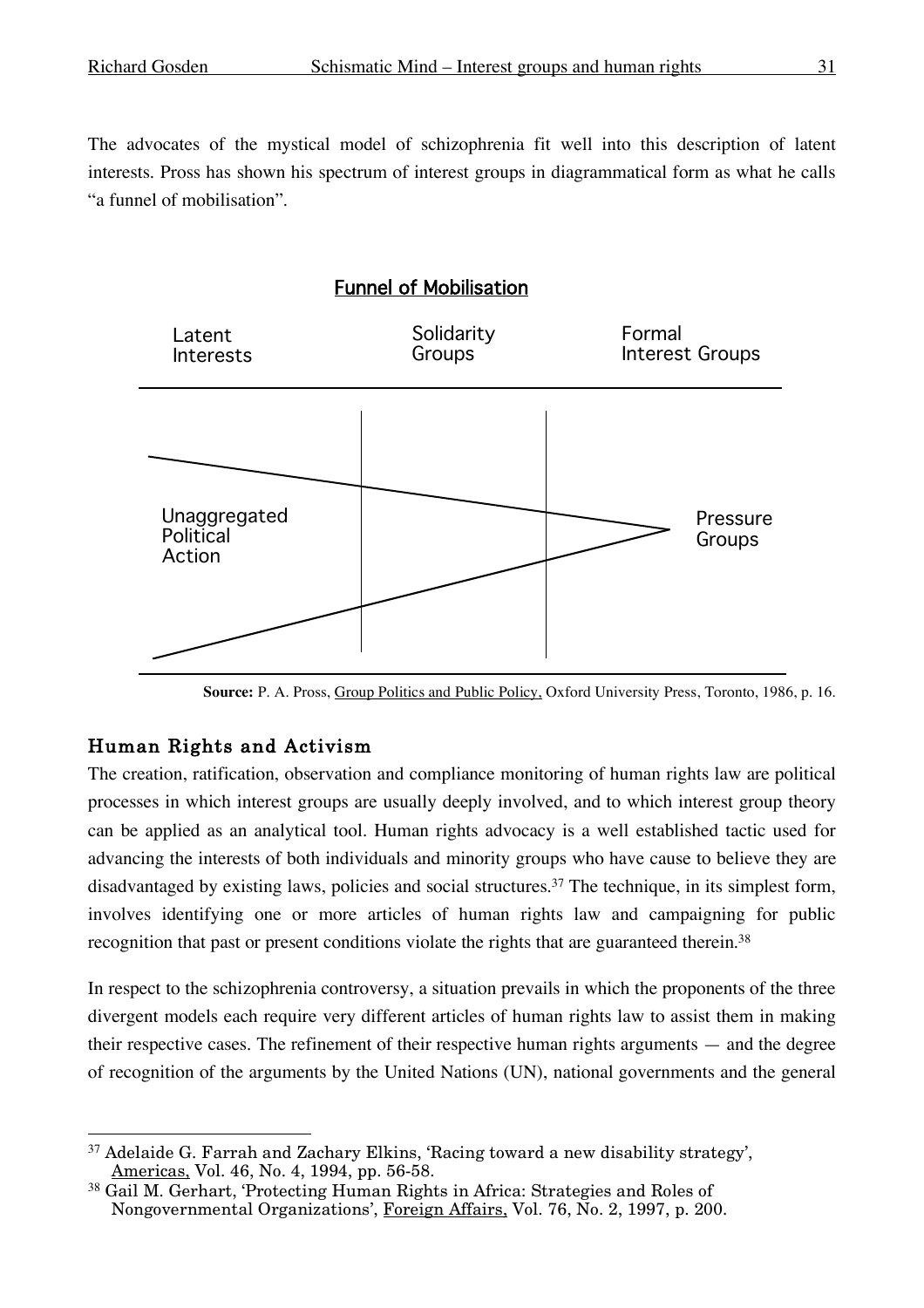public — largely accords with the spectrum of mobilisation illustrated by Pross in the diagram above.

The formal interest groups representing the medical model are by far the most advanced. Their human rights case is now greatly assisted by the United Nations' adoption in 1991 of the Principles for the Protection of Persons with Mental Illness and for the Improvement of Mental Health Care.<sup>39</sup> These principles, which will be discussed more fully a little further on, have been incorporated into the UN's human rights regime. The advantages they give the proponents of the medical model are derived from the fact that they specify human rights that are dedicated solely to the issue of mental illness. As such the Principles are generally recognised as the definitive human rights statements that apply to the mental health area to which schizophrenia belongs. Although the Principles do not currently have equal legal status to articles specified in declarations and covenants, they may be upgraded to a higher status in the future.

The interest groups representing the myth-of-mental illness and mystical models gain little comfort from the human rights specified in these UN Principles. As a result they are required to adapt articles of human rights law which have been originally conceived for more general purposes and then interpret them for the specific circumstances encountered when the medical model is imposed on individual schizophrenics. This task is becoming increasingly difficult as national governments in various countries become signatories to the Principles and progressively adjust their mental health legislation and mental health systems to accommodate these Principles. The problem facing the proponents of the myth-of-mental illness and mystical models is that once this process has been completed it is likely that the controversy over conflicting human rights might be declared closed.

In order to convey the seriousness of this situation for the non-dominant interpretations of schizophrenia it is necessary to discuss some background to human rights in general, and also some background about the relationship between human rights and psychiatry.

## Background to Human Rights

Human rights are the basic rights all humans hold by virtue of being human.<sup>40</sup> The precursor of modern human rights was known as 'natural rights'<sup>41</sup> and arose from a belief that human nature required certain liberties in order to fully express itself. The principal determinant of this view of

 <sup>39</sup> United Nations Commission on Human Rights, 'Principles for the Protection of Persons with Mental Illness and for the Improvement of Mental Health Care', in Australian Human Rights and Equal Opportunity Commission (eds), Human Rights and Mental Illness: Report of the National Inquiry into the Human Rights of People with Mental Illness, Australian Government Publishing Service, Canberra, 1993, pp. 989-1005.

<sup>40</sup> John Dunn, 'Rights and political conflict', in Larry Gostin (eds), Civil Liberties in Conflict, Routledge, London, 1988, pp. 24-27.

<sup>&</sup>lt;sup>41</sup> Paul Sieghart, The Lawful Rights of Mankind Oxford University Press, Oxford, 1985, p. 29.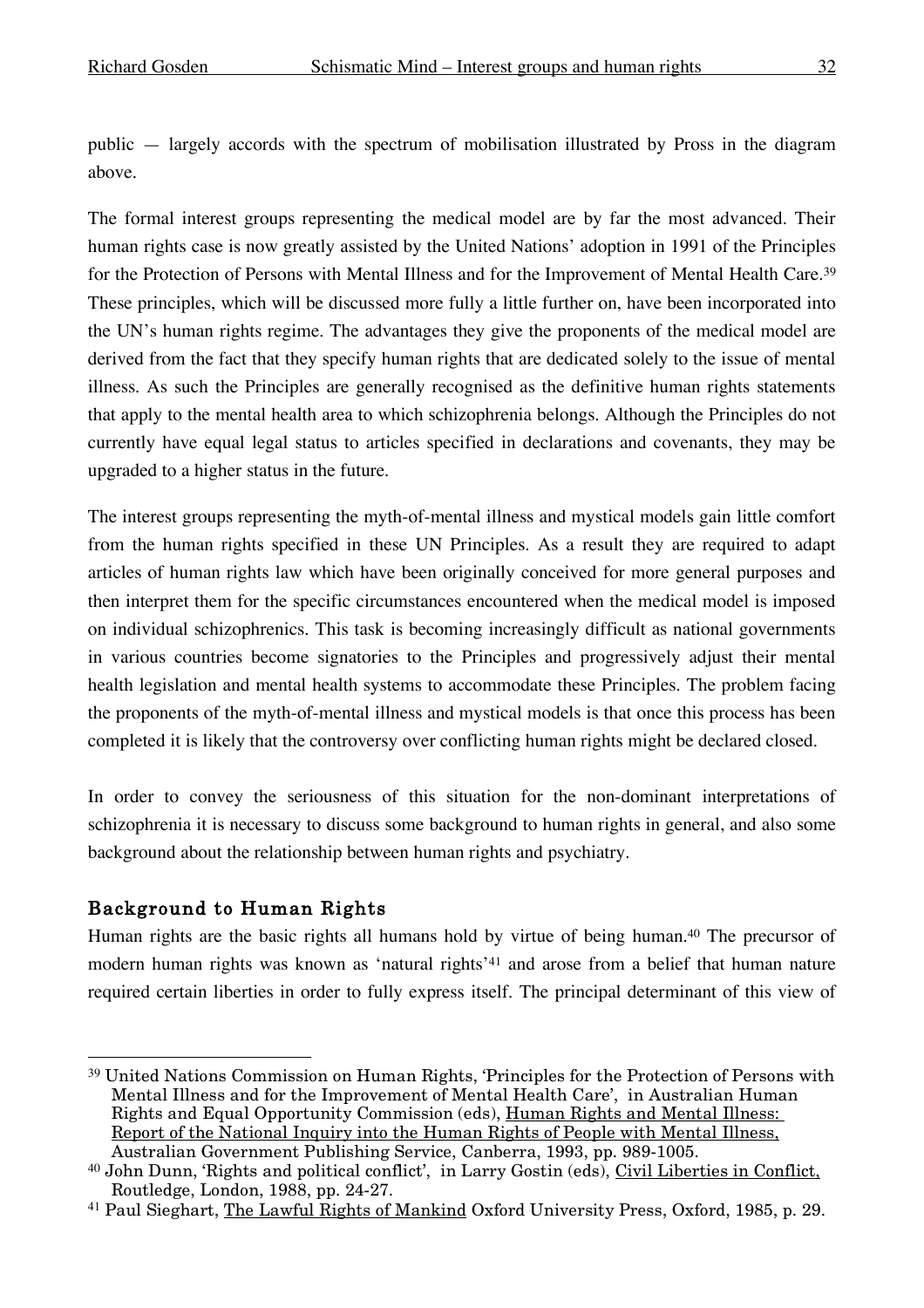human nature was an interpretation of the moral nature of humanity.<sup>42</sup> These origins of modern human rights are to be found in the thinking of European political theorists of the seventeenth and eighteenth centuries, particularly the English political philosopher Locke.43 At this time a surging middle class was seeking dialectical means by which to out-manoeuvre the various ancient regimes of Europe and 'natural rights' became the basis for the civil and political rights that the middle class claimed in order to achieve this goal. 44

These bourgeois origins have attached to human rights a somewhat confused legacy. As the largely middle class proponents of natural rights gradually moved out of opposition and into political control the claims for natural rights, particularly property rights, became associated with moves to impede further political change rather than to initiate it. In Britain, by the early 19th century, the language of natural rights had virtually become an exclusive possession of the middle class being restricted to ruling party rhetoric and a sprinkling of liberal reformers who wanted to spread the luxury of property owners' civil and political rights to the masses: "The radical left largely abandoned the language of natural rights".45

Even so, as the voting franchise expanded throughout the nineteenth century, working-class politics continued to develop and increasing pressure was applied to incorporate concerns for social and economic justice into the political mainstream. This process eventually gave rise to a concept of workers' rights. By the end of the nineteenth century, the dichotomy of capital and labour was increasingly seen as a struggle "between the rights of property and the rights of the common man especially the worker".46 In modern times this struggle has eventually come to be represented as a tension between middle-class conceived civil and political rights, on the one hand, and workingclass conceived economic and social rights on the other. 47

It takes little analysis to expose this development as a false dichotomy. One obvious fault is that the traditional bourgeois emphasis on the civil/political right to accumulate unlimited property clearly belongs more appropriately in the category of economic rights. But the causes of such anomalies are to be found in the long history of middle class struggle to overthrow feudal values and are not of great importance to us now. The matter is only raised here because human rights in their modern

 <sup>42</sup> Maria Borucka-Arctowa, 'Historical Development of the Principles of Equality and Freedom and the Conception of Man', in Gray Dorsey (eds), Equality and Freedom: International and Comparative Jurisprudence, Oceana Publications, New York, 1975, pp. 51-73.

<sup>&</sup>lt;sup>43</sup> John Locke, 'Second Treatise of Government ( 1689)', in Peter Laslett (eds), Two Treatises of Government, Cambridge University Press, Cambridge, 1967.

<sup>44</sup> Jack Donnelly, Universal Human Rights in Theory and Practice Cornell University Press, Ithaca and London, 1989, pp. 88-106.

<sup>45</sup> Ibid. p. 29.

<sup>46</sup> Ibid.

<sup>47</sup> Edward S. Herman, 'Immiseration and Human Rights', Third World Resurgence, No. 58, June 1995, pp. 41-43.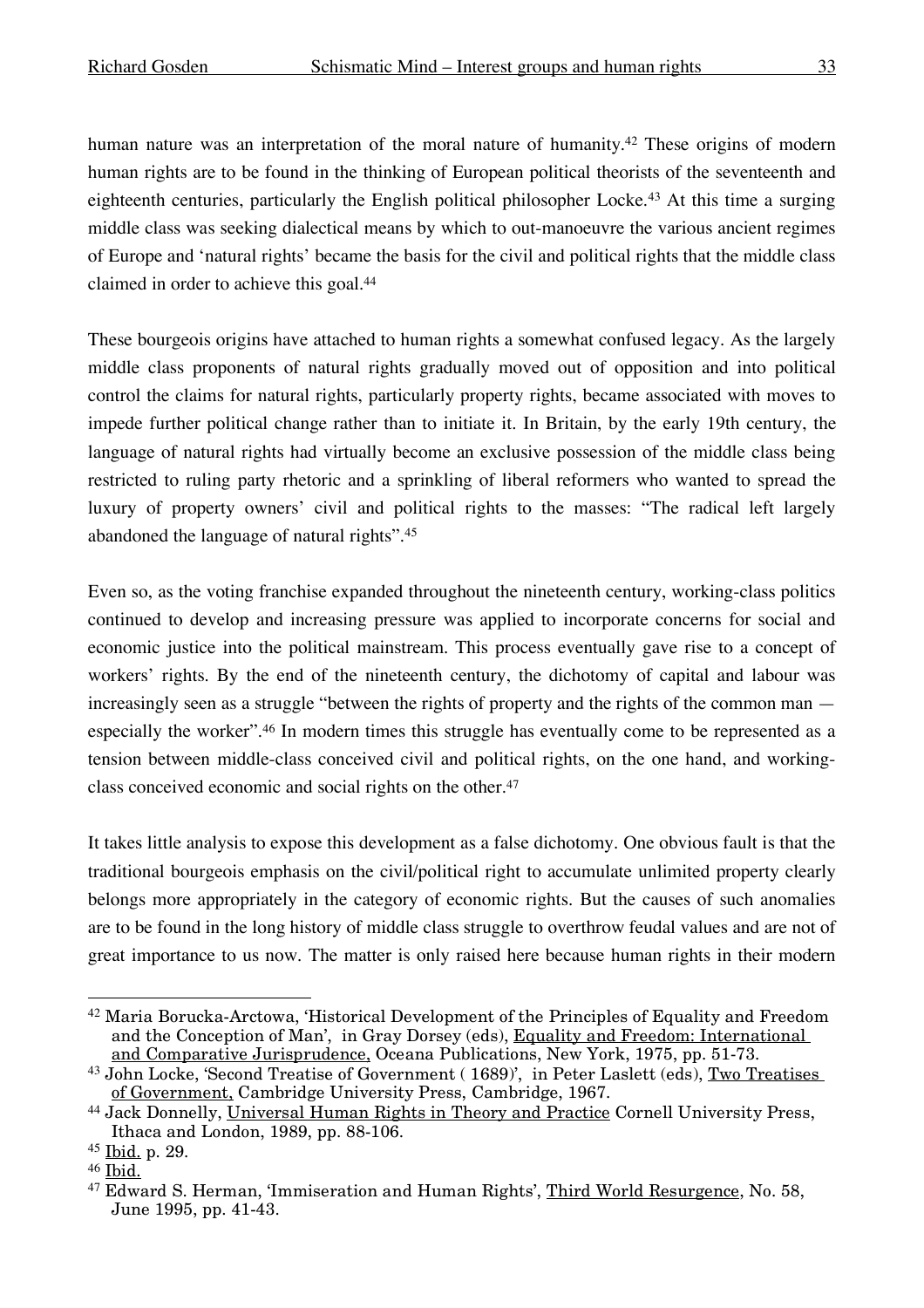context are sometimes viewed with unnecessary suspicion by certain sections of the left because of their long antecedent as a tool of the middle class quest for power. 48

The modern international human rights regime was established under the auspices of the United Nations (UN) in the wake of the second world war. One of the early objectives of the UN was to draw up an agreement regarding the basic rights of all human individuals which should be respected by all present and future governments. The first products of this dialogue were 1948 conventions concerned with the freedom of association and the prevention of genocide, together with the Universal Declaration of Human Rights. The Universal Declaration was intended as the basis for future international law. This did not eventuate until 1966 when two binding human rights covenants were approved by the UN General Assembly — The International Covenant on Economic, Social and Cultural Rights (ICESCR) and the International Covenant on Civil and Political Rights (ICCPR).

The Universal Declaration, together with the two Covenants, now form the core of a growing international human rights regime and the three documents together are often referred to as The International Bill of Human Rights.<sup>49</sup> Whereas the two Covenants are considered to be legally binding on the participating nations, the Universal Declaration is of a lesser legal order, although it too is now considered by many commentators to have gained the status of international law through its regular usage to invoke legal, moral and political legitimacy.50 Australia, along with an overwhelming majority of the world's nations, has ratified all three documents and has inserted the ICCPR into Australian law by incorporating it in the Human Rights and Equal Opportunities Act. 51

The International Bill of Human Rights has the potential to supply the world with the foundation for an international system of justice in the same way as the United States Bill of Rights has been used as the basis for US justice for the last two hundred years. The principle is that the Bill of Rights defines in law the limits of authority that can be imposed on individuals, as well as the basic necessities that are required by them, so that all individual people, in every place, and at all times, can retain their human dignity.

#### Human Rights, Science and Technology

Although human rights have hitherto been under-utilised as methodology for STS research their usefulness for this purpose is readily apparent. The United Nations has long held the view that

 <sup>48</sup> Dunn, op.cit., pp. 24-27.

<sup>49</sup> Leah Levin, Human Rights United Nations Educational, Scientific and Cultural Organisation, Paris, 1982, p. 17.

<sup>50</sup> Ibid. pp. 12-13.

<sup>&</sup>lt;sup>51</sup> Human Rights and Equal Opportunity Commission, Report of the National Inquiry into the Human Rights of People with Mental Illness Australian Government Publishing Service, Canberra, 1993, p. 21.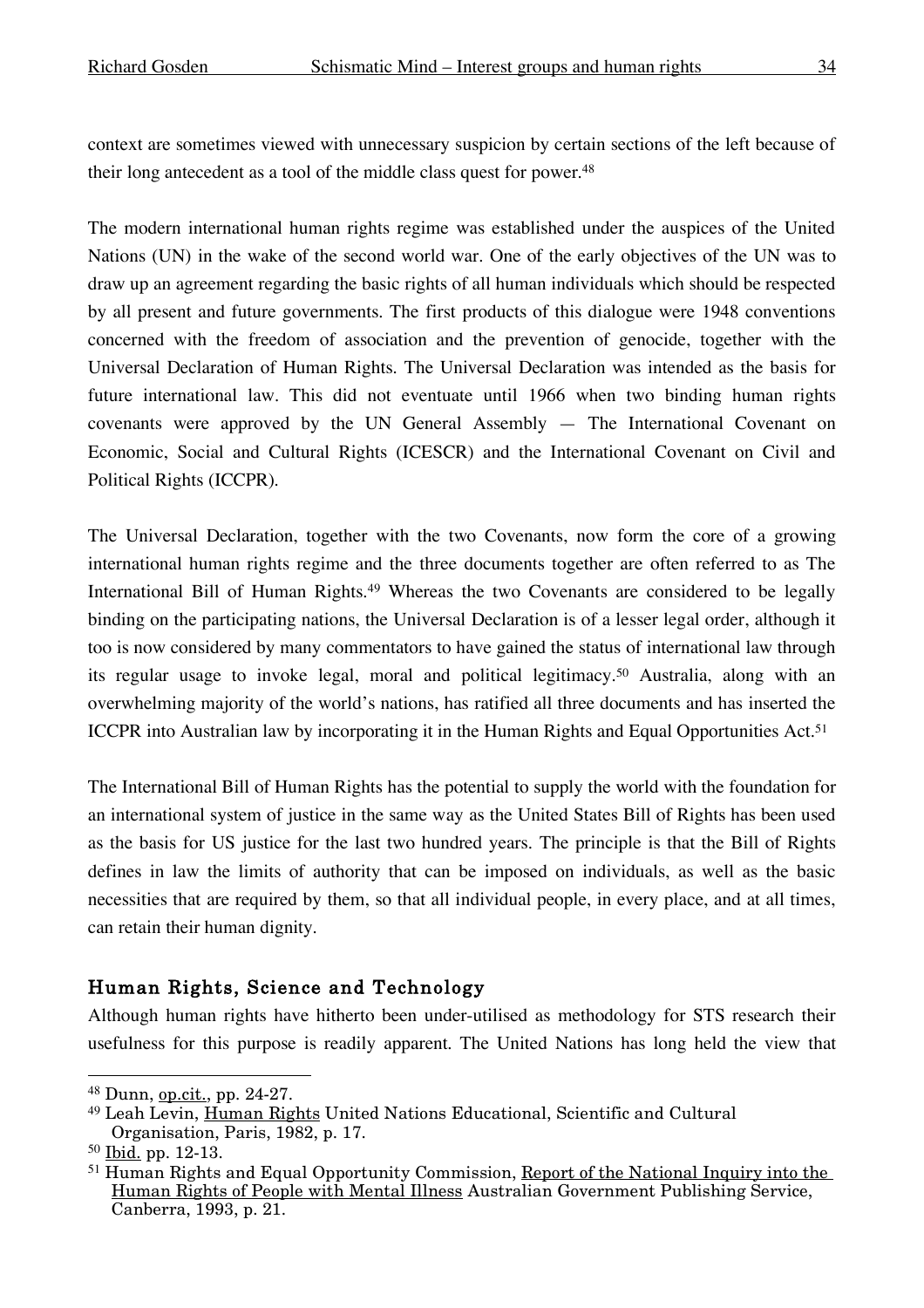scientific and technological developments can pose a direct threat to human rights. This view was first officially expressed at a 1968 UN conference held in Teheran to mark the twentieth anniversary of the Universal Declaration of Human Rights. The Proclamation of Teheran stated that, "While recent scientific discoveries and technological advances have opened vast prospects for economic, social and cultural progress, such developments may nevertheless endanger the rights and freedoms of individuals and will require continuing attention". 52

The conference identified a number of areas for priority consideration: privacy issues arising from developments in recording techniques; the protection of physical and intellectual integrity in the light of advances in biology, medicine and biochemistry; the way in which electronics might threaten people's rights; and "more generally, the balance which should be established between scientific and technological progress and the intellectual, cultural, and moral advancement of humanity."53

Through the 1970s concern about the effect that scientific and technological developments might be having on human rights was a constant feature of UN conferences and a number of studies were commissioned on the subject. A review of these studies in 1982 found that,

Science being itself a part of culture, the essential problem facing mankind in relation to scientific and technological progress, on the one hand, and the intellectual, spiritual, cultural and moral advancement of humanity, on the other, is to decide on the appropriate two-way relationship which should exist between them .... An investigation of this relationship includes an examination of the impact, both beneficial and harmful, of recent scientific and technological developments upon the rights laid down in the Universal Declaration of Human Rights. 54

The division of scientific and technological impacts on human rights into beneficial and harmful aspects has since become a standard feature of UN thinking.

There are signs that some professional organisations of scientists are becoming increasingly aware of the human rights obligations of their members. In the United States the American Association for the Advancement of Science (AAAS) conducts a forensic sciences training course designed for

 <sup>52</sup> United Nations, 'Proclamation of Teheran', quoted in Yo Kubota, 'The Institutional Response', in C. G. Weeramantry (eds), Human Rights and Scientific and Technological Development, United Nations University Press, Tokyo, 1990, p. 108.

<sup>53</sup> Ibid.

<sup>54</sup> United Nations, Human Rights and Scientific and Technological Developments, pp. 91-92, quoted in Yo Kubota, 'The Institutional Response', in C. G. Weeramantry (eds), Human Rights and Scientific and Technological Development, United Nations University Press, Tokyo, 1990, pp. 120-121.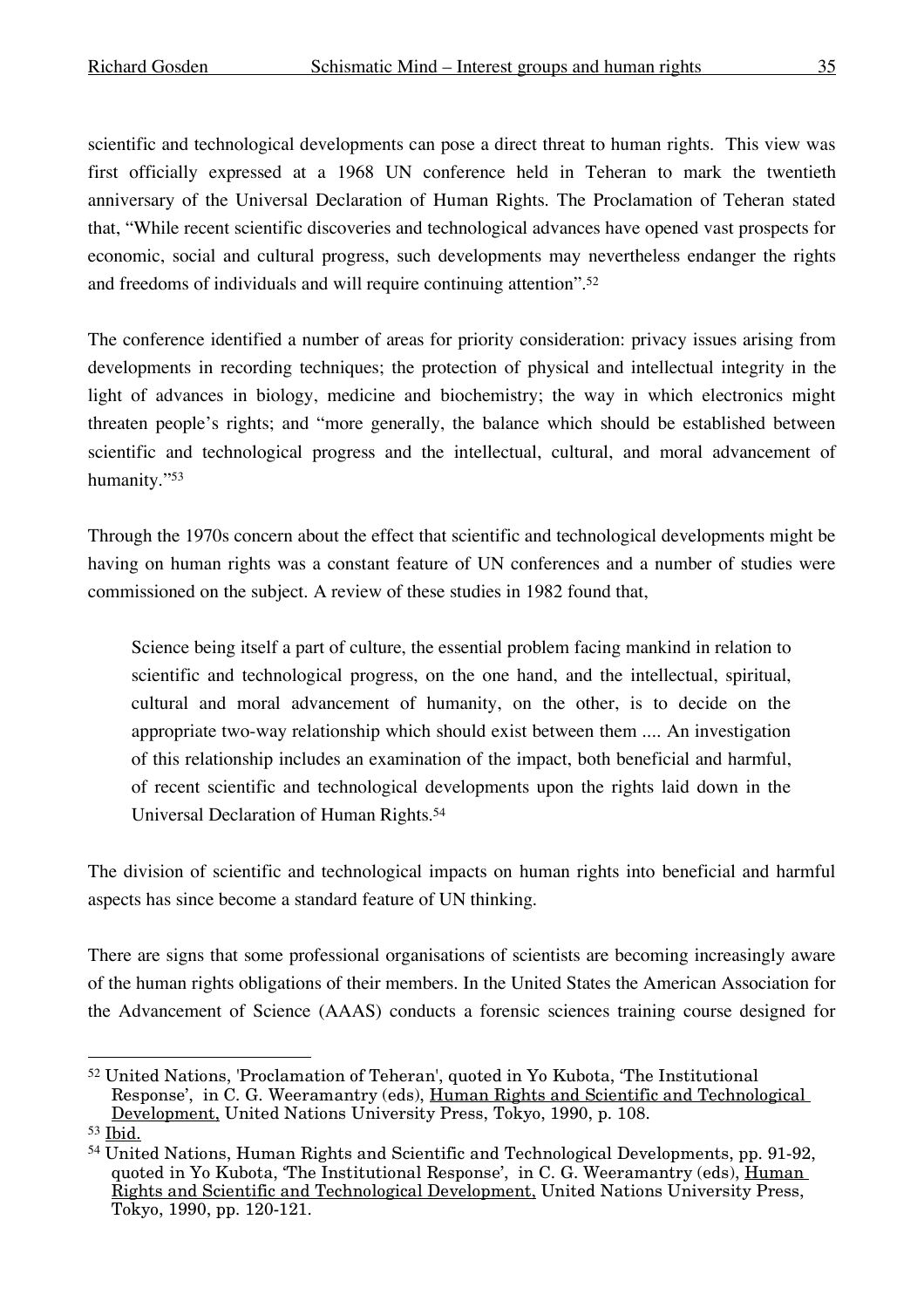doctors, lawyers and other professionals who are working for human rights organisations investigating the activities of repressive governments.55

The AAAS also recognises that "[t]he pursuit of knowledge and scientific discovery are enhanced in an environment where human rights are protected."56 The particular rights the AAAS considers are most pertinent "include the right to education and work; the right to seek, receive, and impart information and ideas; freedom of movement and residence; and freedom of association and assembly".57

Japanese historian of science Shigeru Nakayama has examined the possibilities of utilising human rights in STS analysis and has devised a system for applying human rights to test scientific and technological developments. His system involves the use of a table which divides science and technology into four types: academic, industrial, defence and service. These divisions are crossreferenced with three essential features of scientific and technological development: the method by which the science is assessed, the nature of the competitive atmosphere in which it is developed, and whether expression of the science is open or classified.58 (See table below).

|             | Academic   | Industrial | Defence    | Service |
|-------------|------------|------------|------------|---------|
| Assessors   | Peer       | Sponsor    | Military   | Public  |
| Competition | Individual | Corporate  | National   | None    |
| Expression  | Open       | Classified | Classified | Open    |

**Source:** Shigeru Nakayama, 'Human Rights and the Structure of the Scientific Enterprise', in C. G. Weeramantry, ed., Human Rights and Scientific and Technological Development, United Nations University Press, Tokyo, 1990, p. 138.

Nakayama's purpose is to identify stages of development at which different kinds of science and technology can be assessed for their human rights value. The implication is that some kind of professional self-regulation might be possible which would require scientists and technologists to evaluate their work at various stages of development in order to identify potentially harmful aspects before they actually manifest as human rights problems.

 <sup>55</sup> Kari Hanibal, Taking Up The Challenge: The Promotion of Human Rights. <sup>A</sup> Guide for the Scientific Community American Association for the Advancement of Science, Washington, 1992, p. 11.

<sup>56</sup> Ibid., p. 4.

<sup>57</sup> Ibid., p. 5.

<sup>58</sup> Shigeru Nakayama, 'Human Rights and the Structure of the Scientific Enterprise', in Weeramantry op.cit., p. 138.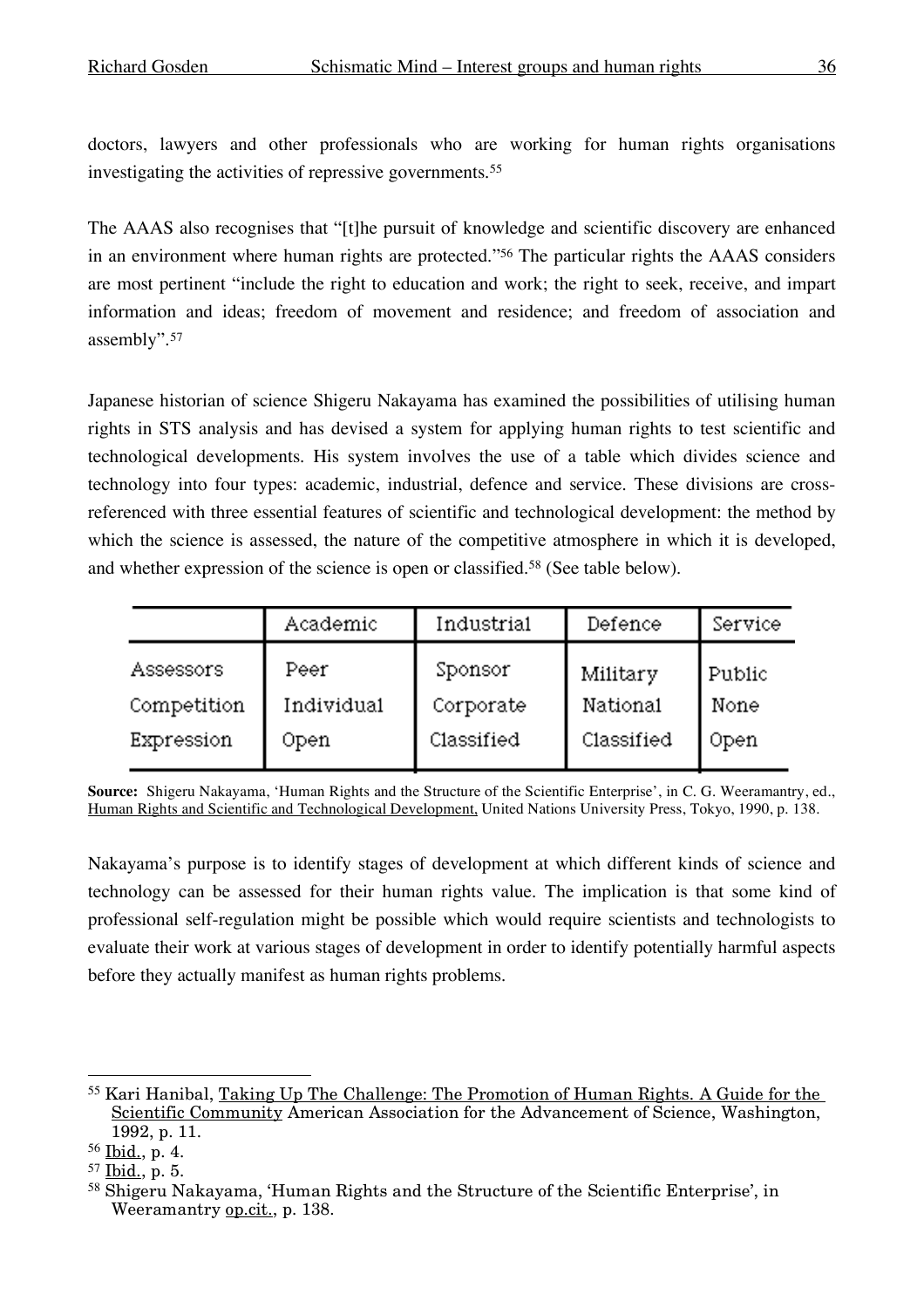#### Human Rights and Psychiatry

When the international system for the protection of human rights was developed after the second world war, it was largely in response to Nazi atrocities. The Nazis had held a collective belief that the German nation was a living organism and that its well-being was threatened by "useless eaters" and "life unworthy of life". <sup>59</sup> The German medical profession, 45% of whom belonged to the Nazi Party in the early 1930s, was empowered to tend to the health of the national organism. The psychiatric branch of the profession led the way by "medically killing" some 80,000-100,000 hospitalised mental patients. The expertise the Nazi psychiatrists acquired in killing off their mental patients was later applied to Jewish people. 60

Even under the legislative frameworks that are typical of most modern democratic societies, psychiatry still treads a particularly fine line between benefiting and harming the exercise of human rights. This is largely because the social objectives of psychiatry and human rights are, to some extent, opposed to one another. While the basic principle of human rights is to set limits on the degree of social authority which is allowed to be imposed on individuals, the speciality of psychiatry is to fit 'difficult' individuals into the social fabric. These fundamental differences sometimes threaten to turn psychiatry and human rights into antitheses, even in the most benign political conditions.

Psychiatry has little trouble in establishing its potential benefit to the exercise of human rights when 'difficult' individuals acknowledge that they have a mental disease and seek treatment for it. A specific article of human rights law that psychiatry can enhance in this way is Article 12 of the International Covenant on Economic, Social and Cultural Rights (ICESCR). Article 12 concerns "the right of everyone to the enjoyment of the highest attainable standard of physical and mental health."61

The second part of this article specifies "The steps to be taken by the States Parties to the present Covenant to achieve the full realisation of this right shall include those necessary for: .... (d) The creation of conditions which would assure to all medical service and medical attention in the event of sickness".62 The human rights sentiments expressed in Article 12 are the basis for the 'right to

 <sup>59</sup> Robert Jay Lifton, The Nazi Doctors: Medical Killing and the Psychology of Genocide Basic Books, New York, 1986, p. 46.

<sup>60</sup> Ibid., pp. 34, 134-144.

<sup>61</sup> United Nations, 'International Covenant on Economic, Social and Cultural Rights', Article 12 (1), reproduced in Satish Chandra, ed. International Documents on Human Rights Mittal Publications, New Delhi, 1990, p. 16.

 $62$  Ibid.,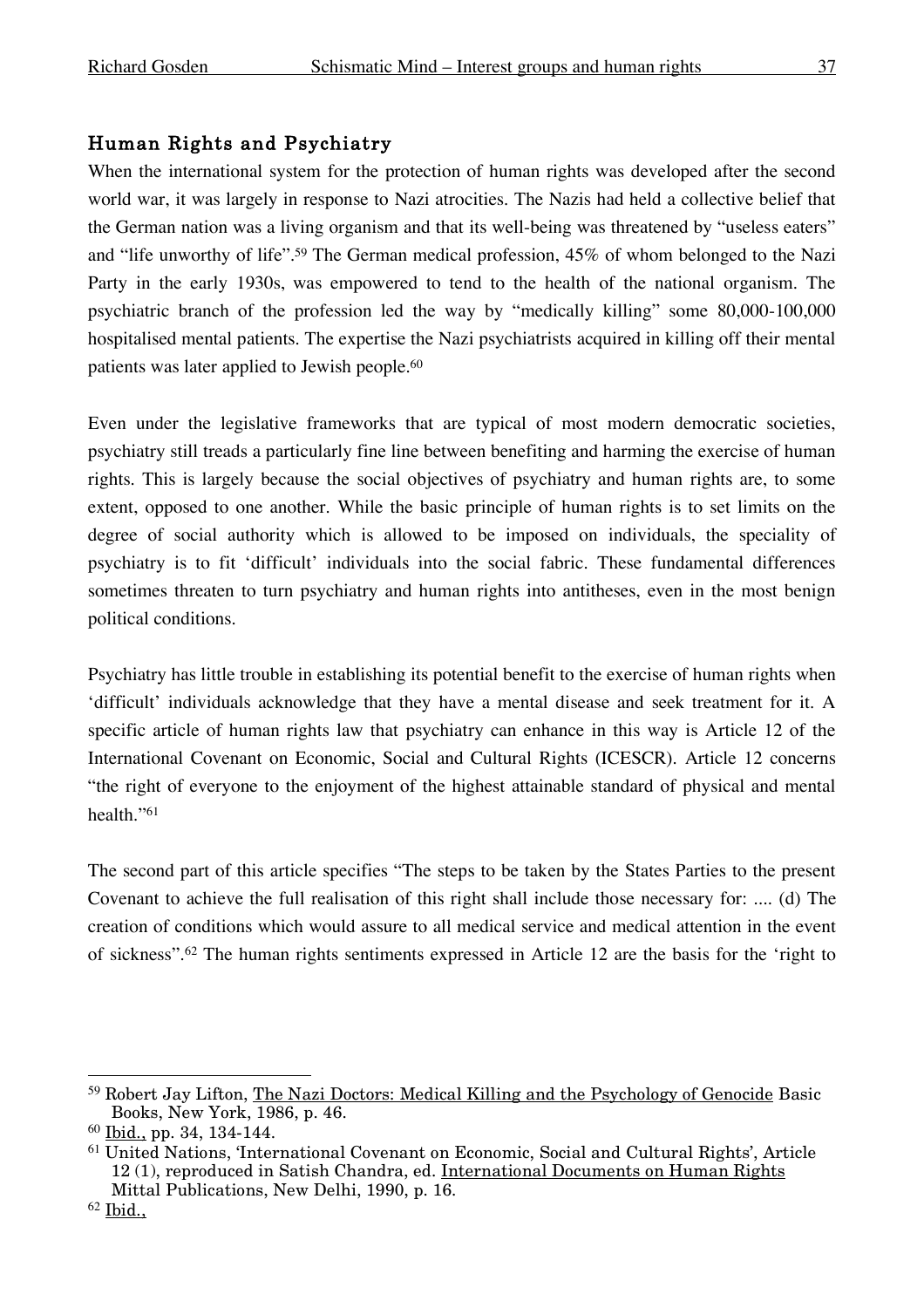treatment' which is often promoted by advocates of the medical model as being the most important human right in regard to psychiatry.<sup>63</sup>

But the 'right to treatment' can have a hollow ring to it when psychiatry is practised on people against their will. Many 'difficult' people deny they have a mental illness or, if they are willing to acknowledge it, prefer not to have it treated. The human rights problems for psychiatry largely arise from the tendency of most modern industrial societies to have mental health laws which empower psychiatrists to make clinical judgements about the mental health of the people they encounter in their work and to impose treatment on them, without their consent, if it is thought necessary.

Involuntary mental patients often find themselves in a situation in which they are incarcerated for an indefinite period without being charged with a criminal offence, interrogated, coerced into changing their thoughts and beliefs, subjected to painful and uncomfortable treatments if they cannot or will not make the required mental changes, and denied freedom until their identity has been sufficiently modified. It is in this context that questions arise about whether certain psychiatric practices might violate other human rights.

# Soviet Psychiatry

Perhaps the most blatant example of human rights abuse by psychiatry in recent times occurred in the Soviet Union. In the last couple of decades of the Soviet regime, the communist authorities viewed a growing epidemic of political dissidence as a malign social force and Soviet psychiatrists were empowered to assist in dealing with it.

As early as 1974, psychiatrists in the West had become curious about reports of the high prevalence of schizophrenia in the Soviet Union  $-5$ -7 per 1,000 population compared to 3-4 per 1,000 in the UK.64 In due course it was revealed that Soviet psychiatrists had discovered a unique form of mental disease to fit the profile of political dissidents. They called the condition "sluggish schizophrenia, a form of schizophrenia where the symptoms are subtle, latent or only apparent to the skilled eye of the psychiatrist". <sup>65</sup> Soviet dissidents who "wanted to reform the system and claimed that they had the personal vision to do it .... were exhibiting the text-book symptoms of sluggish schizophrenia."66 Soviet psychiatrists became so deeply involved in the control of political

 <sup>63</sup> See for example, John Grigor, 'The Right To Treatment', in Human Rights and Equal Opportunity Commission (eds), Schizophrenia: Occasional papers from the Human Rights Commissioner, Number 1, Sydney, 1989, pp. 7-14.

<sup>64</sup> J. K. Wing, 'Psychiatry in the Soviet Union', British Medical Journal, 9 March 1974, p. 435. <sup>65</sup> David Cohen, Soviet Psychiatry: Politics and Mental Health in the USSR Today Paladin, London, 1989, p. 24.

<sup>66</sup> Ibid., p. 44.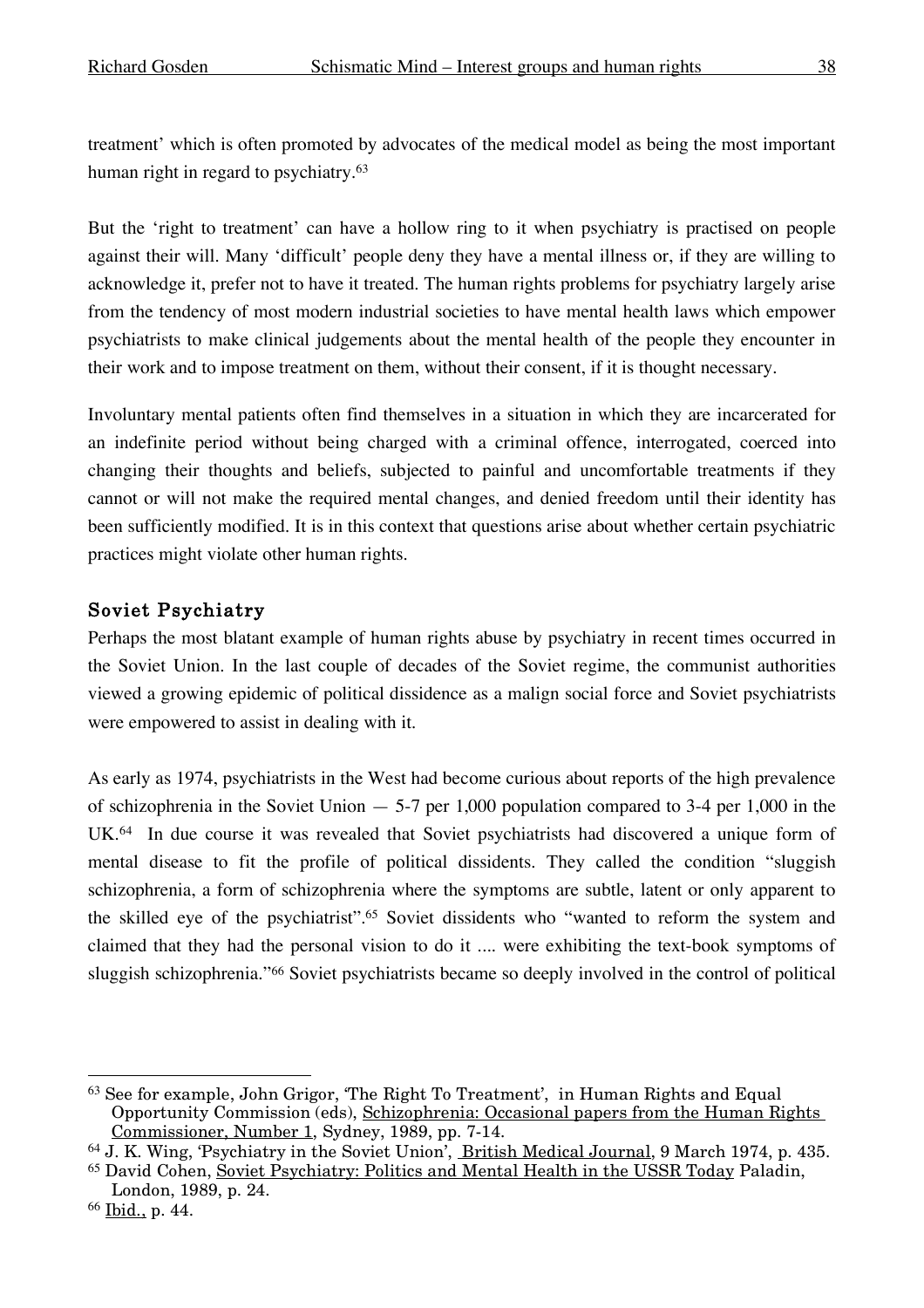dissidents that a whole system of special mental hospitals was established which they ran in cooperation with the KGB. 67

When the full situation became apparent to the international psychiatric community, there was widespread condemnation of the Soviet practice. In order to pre-empt inevitable expulsion from the World Psychiatric Association (WPA), the Soviet professional organisation, the All-Union Society of Neuropathologists and Psychiatrists, resigned from the WPA in 1983.68 The WPA responded to the resignation by announcing that the Soviets would be welcome to return if they provided "evidence beforehand of amelioration of the political abuse of psychiatry in the Soviet Union". <sup>69</sup> It is worth noting that the WPA considered that 'amelioration' was all that was necessary to bring the Soviets back into line with international standards. Perhaps what prompted this conciliatory approach was the general perception amongst western psychiatrists that, despite the abuses, "the concept of disease employed in the former USSR .... was similar to its counterpart in the UK and USA in being strongly scientific in nature."70

### UN Principles on Mental Illness

The Soviet use of psychiatry for political purposes was the catalyst for a more general investigation into international psychiatric practices by the UN Commission on Human Rights. In 1977 the Commission appointed a "Sub-Commission to study, with a view to formulating guidelines, if possible, the question of the protection of those detained on the grounds of mental ill-health against treatment that might adversely affect the human personality and its physical and intellectual integrity". <sup>71</sup> The primary task given to the two Special Rapporteurs the Sub-Commission subsequently appointed was to "determine whether adequate grounds existed for detaining persons on the grounds of mental ill-health". 72

The UN Principles for the Protection of Persons with Mental Illness and for the Improvement of Mental Health Care<sup>73</sup> did not emerge until more than a decade later. Unfortunately, despite the

 <sup>67</sup> Ibid., pp. 102-120.

 $68$  A. L. Halpern, 'Current Dilemmas in the Aftermath of the US Delegation's Inspection of the Soviet Psychiatric Hospitals', Paper presented at the Emerging Issues For The 1990s In Psychiatry, Psychology And Law, Proceedings of the 10th Annual Congress of the Australian and New Zealand Association of Psychiatry, Psychology and Law, Melbourne 1989, p.11.

<sup>69</sup> C. Shaw, 'The World Psychiatric Association and Soviet Psychiatry', in Robert Van Voren (eds), Soviet Psychiatric Abuse in the Gorbachev Era, International Association on the Political Use of Psychiatry, Amsterdam, 1992, p. 50.

<sup>70</sup> K. W. M. Fulford, A. Y. U. Smirnov and E. Snow, 'Concepts of Disease and the Abuse of Psychiatry in the USSR', British Journal of Psychiatry, Vol. 162, 1993, pp. 801-810.

<sup>71</sup> Kubota, op.cit., p. 115.

<sup>72</sup> Ibid.

<sup>73</sup> United Nations Commission on Human Rights, 'Principles for the Protection of Persons with Mental Illness and for the Improvement of Mental Health Care', op.cit., pp. 989-1005.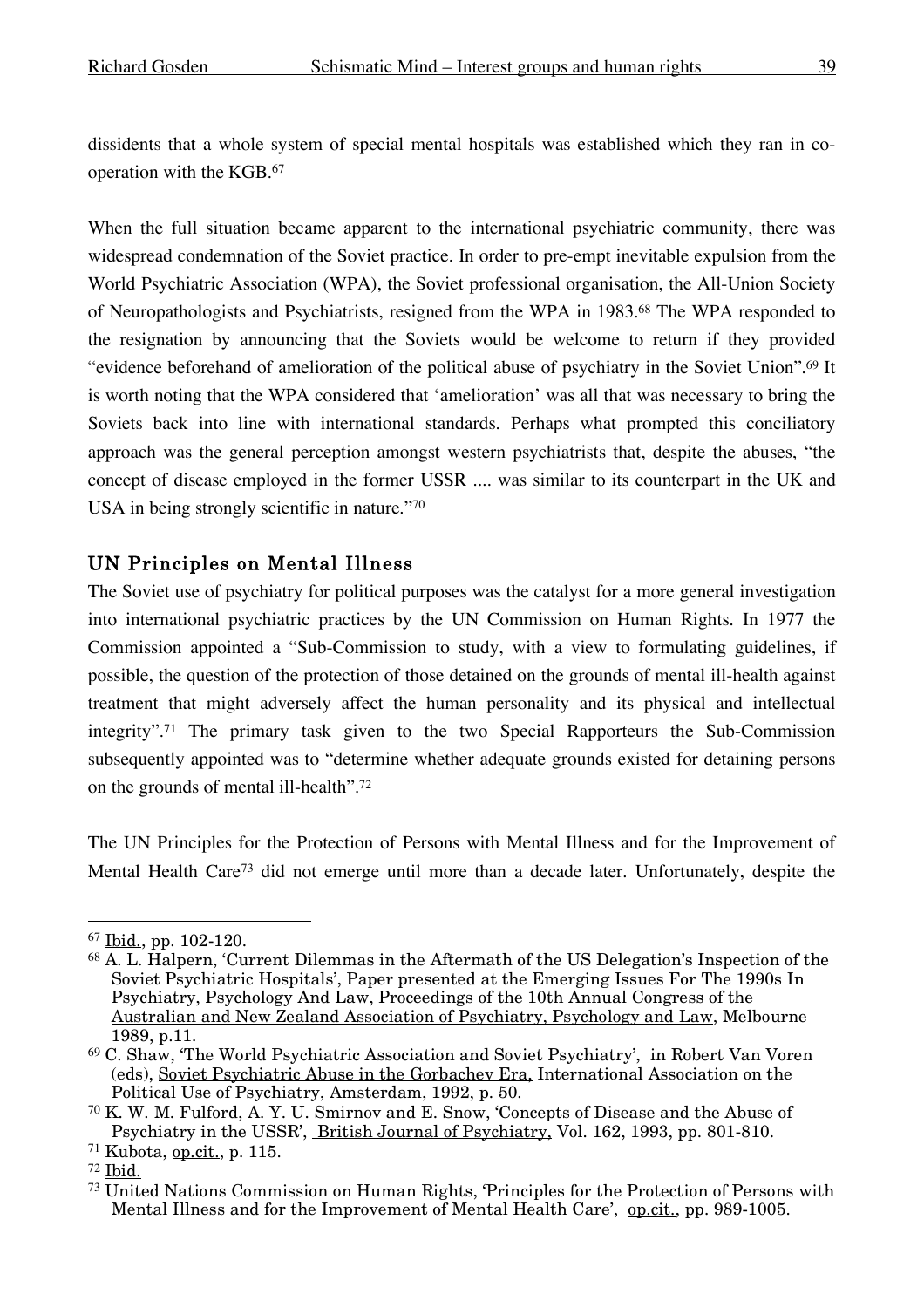brave start, the final document had been so repeatedly rewritten and massaged by numerous committees dominated by psychiatrists that the original focus was lost. The primary tasks of attending to involuntary detention and the risks of treatment were largely buried by crossreferencing and other priorities.

The final version of the 'Principles' adopted by the United Nations General Assembly in 1991 is primarily designed to protect the rights of voluntary patients, not involuntary patients. Principle 1 begins with an assertion of the 'right to treatment'. This right thereafter becomes the basis for most of the other voluntary patients' concerns, like confidentiality and protection against discrimination, addressed by the document.

Where the 'Principles' do address the problems of involuntary patients, it is done in a way that tends to undermine their rights rather than protect them. Principle 11, for instance, deals with "Consent to Treatment" and specifies that "No treatment shall be given to a patient without his or her informed consent, except as provided for in paragraphs 6, 7, 8, 13, and 15." Paragraph 6, however, denies the right of informed consent to involuntary patients: ".... treatment may be given to a patient without a patient's informed consent if the following conditions are satisfied: (a) The patient is, at the relevant time, held as an involuntary patient;"74

Involuntary admission is not only permitted under the 'Principles' but the criteria which are specified for correct procedure were considerably less restrictive than those which were contained in the NSW Mental Health Act (MHA)75 at the time the Principles were brought into force. Whereas the NSW MHA, at this time, required that a person must be thought likely to cause serious physical harm to themselves or other people before involuntary commitment was permitted, under the 'Principles' a person can be committed merely because "a qualified mental health practitioner" considers the person's condition is likely to deteriorate, or treatment will be prevented, without incarceration.76 (It is worth noting that the NSW MHA has recently been amended to bring it more closely into line with the UN Principles. 77)

The weakness of the UN Principles in relation to involuntary patients invites a speculation: had the Principles been in existence in the 1970s and 1980s would they have deterred the Soviets from using psychiatry for political purposes? The answer to this question is by no means certain.

 <sup>74</sup> Ibid., Principle 11, pp. 994-995.

<sup>75</sup> New South Wales Parliament, NSW Mental Health Act 1990, Reprinted as in force at 17 October, NSW Government Information Service, Sydney, 1994, Section 9, p. 5.

<sup>76</sup> United Nations Commission on Human Rights, 'Principles for the Protection of Persons with Mental Illness and for the Improvement of Mental Health Care', op.cit., Principle 16, p. 1000.

<sup>77</sup> New South Wales Parliament, Mental Health Legislation Amendment Bill 1997, NSW Government Information Service, Sydney, Section 9, p. 3.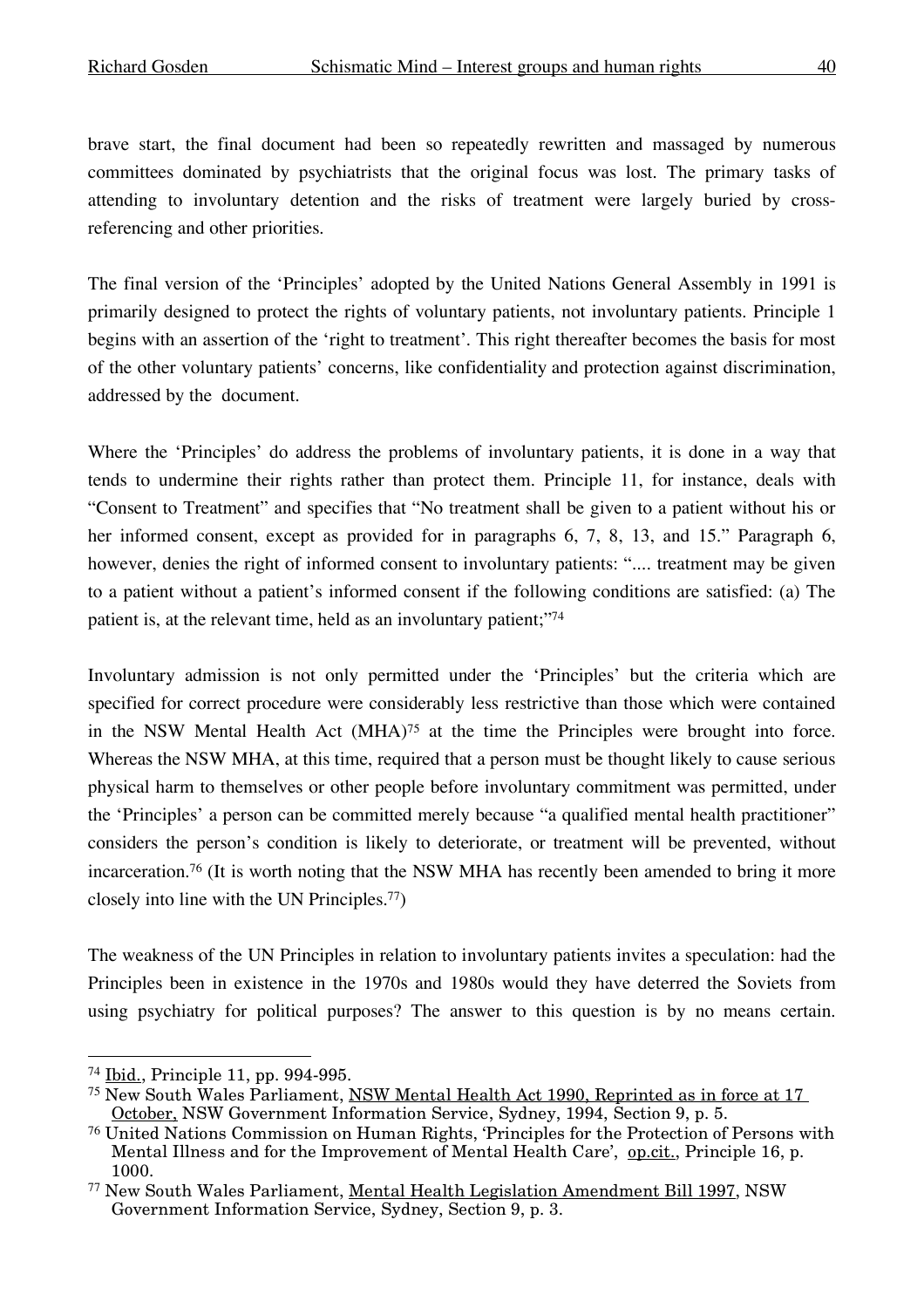Although Principle 4 requires that diagnosis "shall be made in accordance with internationally accepted standards" and "A determination of mental illness shall never be made on the basis of political, economic or social status"78 these requirements might have simply guided Soviet psychiatrists to be more circumspect in their definitions.

# The Burdekin Inquiry

The UN Commission on Human Rights was not the only official human rights body to be galvanised into action by the Soviet example — only to end up burying psychiatry's darker side beneath a restatement of the 'right to treatment'. The Australian Human Rights Commissioner, Brian Burdekin, in his opening address to the Sydney hearings of the 1991/92 Inquiry into Human Rights and Mental Illness, referred to Soviet psychiatry and said that Soviet human rights abuses in this area had been the catalyst for his own Inquiry.79

Burdekin explained that human rights circles in the Western democracies had formed the view that investigations were required into the mental health systems of democratic countries, to ensure that they were beyond reproach, before a full human rights assault could be launched on the Soviet psychiatric system. He said that his own Inquiry had been conceived as part of this project but that while preparations had been under way to commence his Inquiry the issue had gone off the boil because the Soviet Union had collapsed.80 This change of affairs probably explains the confusion that subsequently developed in the Commission's priorities over mental health.

The Commission's confusion of priorities is apparent in a number of respects. One of them is the apparent lack of significance given by the Inquiry to the rights of involuntary patients when they conflict with the needs of their frustrated relatives. Under the heading of "Involuntary Detention" the Burdekin Report observed that:

Involuntary detention  $-$  for any reason and under any circumstances  $-$  is an extremely serious matter involving curtailment of several fundamental rights the most important of which is the right to liberty. The Inquiry received extensive evidence on this subject, particularly from consumers. 81

 <sup>78</sup> United Nations Commission on Human Rights, 'Principles for the Protection of Persons with Mental Illness and for the Improvement of Mental Health Care', op.cit., Principle 4, p. 992.

<sup>79</sup> Brian Burdekin, Federal Human Rights Commissioner, Opening Address to Sydney hearings, National Inquiry into Human Rights and Mental Illness, June 17, 1991, Personal observation.

<sup>80</sup> Ibid.

 $81$  Human Rights and Equal Opportunity Commission, op.cit., p. 230.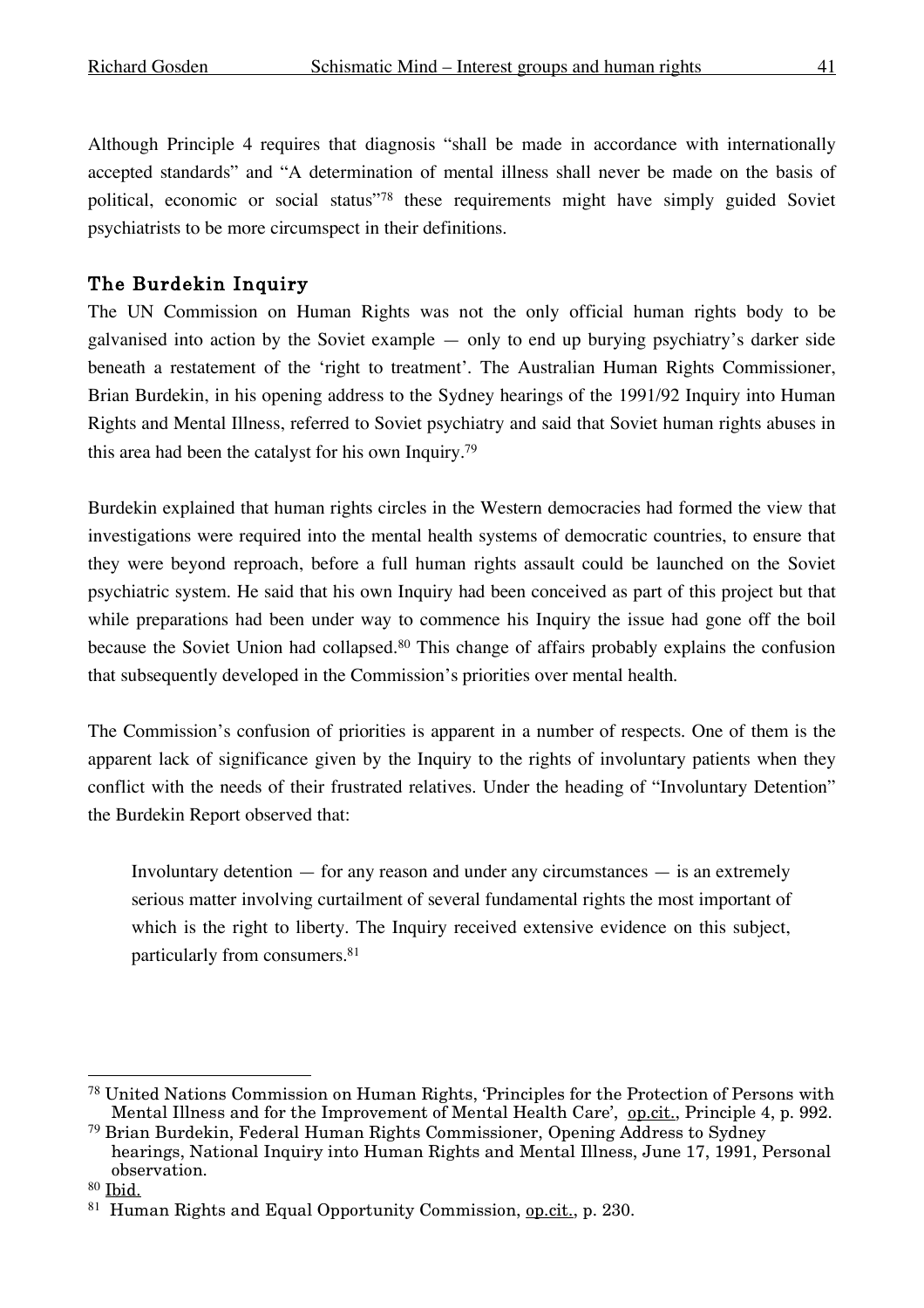Even so, after only one more brief sentence on the subject the report moves on to a lengthy discussion in support of denying the very same "fundamental rights" the Inquiry had just recognised:

**Difficulty in Gaining Involuntary Admission** — Families and other carers are faced with a dilemma when the person for whom they are responsible has lost touch with reality and has insufficient insight<sup>82</sup> into his or her condition to accept the need for treatment. 83

The Commission's confused priorities become further evident when the terms of reference are carefully analysed in the light of the subsequent course of the Inquiry. The first term of reference clearly listed the classes of people the Inquiry had initially intended to deal with: "To inquire into the human rights and fundamental freedoms afforded to persons who are or have been or *are alleged to be* affected by mental illness, having due regard for the rights of their families and members of the general community". <sup>84</sup> [my italics]

What is meant by *alleged to be affected* by mental illness is not immediately apparent. An early usage of the term 'alleged mental illness' can be found in a published dialogue between US patient rights activist Leonard Roy Frank and American Civil Liberties Union attorney and mental patient advocate, Bruce Ennis. Ennis explained in the interview that he used 'alleged mental illness' because "I personally have seen no evidence at all that there is such a thing as mental illness".85

The terms of reference made no attempt to define what it meant by *alleged* but it is unlikely that it was used to question the existence of all mental illnesses in the way that Ennis used the term. What is more likely is that in the planning stage of the Inquiry it was thought necessary to distinguish between certainty in the accuracy of diagnoses of mental illness when applied to some people and uncertainty when the diagnoses are applied to other people.

There are at least two ways the Inquiry might have originally intended to utilise this distinction. The first possibility may have been an intention to examine the problem of false positive diagnosis. This is a perennial problem for psychiatry and arises from the subjective nature of psychiatric diagnostic

 <sup>82</sup> 'Insight' is a Catch-22 device used in psychiatric coercion. <sup>A</sup> person who rejects the label of mental illness is said to lack insight into their condition. Lack of insight means the condition is much worse than would otherwise be the case and it therefore requires more drastic treatment for a longer period. Critics of psychiatric coercion have likened the demand for 'insight' to that of a torturer's demand for 'confession'.

<sup>83</sup> Human Rights and Equal Opportunity Commission, op.cit., p. 230.

<sup>84</sup> Ibid., p. 5.

<sup>85</sup> Leonard Roy Frank, 'An Interview with Bruce Ennis', in Sherry Hirsch, Joe Adams, Leonard Frank, Wade Hudson and David Richman (eds), Madness Network News Reader, Glide, San Francisco, 1974, p. 165.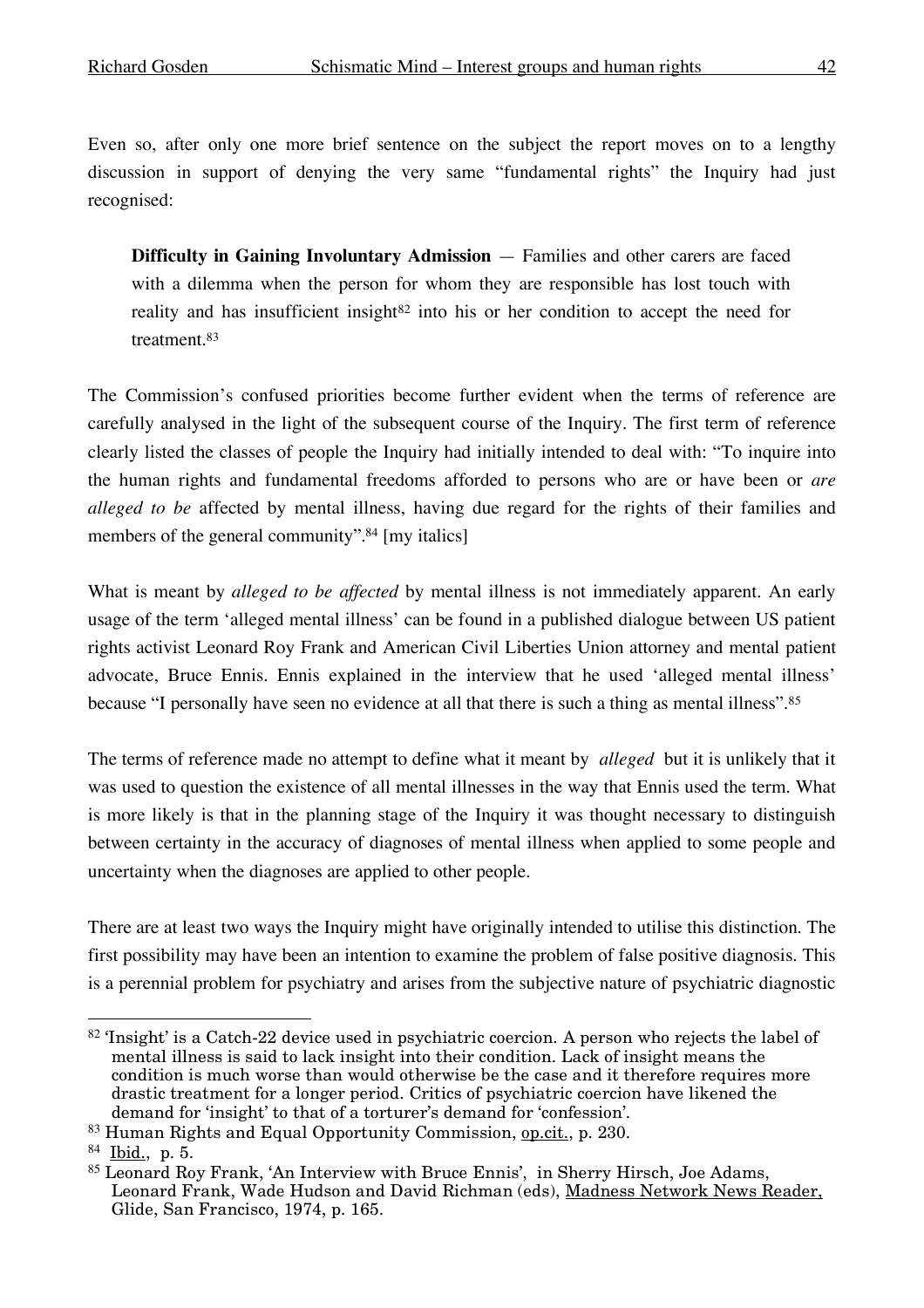techniques and the lack of laboratory tests to confirm most diagnoses. The second possibility may have been an intention to review patients diagnosed with certain varieties of mental illness — like the Soviets' sluggish schizophrenia — which are not generally recognised by international standards but which some psychiatrists may allege to exist. Perhaps the Inquiry had originally planned to investigate both problems. There are well established concerns about Western psychiatric practice regarding both the problem of false positive diagnosis<sup>86</sup> and the proliferation of new varieties of mental disease.87

Regardless of what the Inquiry's original interpretation of *alleged mental illness* might have been it certainly seems appropriate that an Inquiry into Human Rights and Mental Illness should give hearing to any person who might have suffered the discomfort and humiliation of a psychiatric diagnosis, and possibly incarceration and imposed treatment, on the basis of a mere allegation. But despite the nomination of this category in the terms of reference, as it transpired, the Inquiry completely ignored these people. They were not mentioned in the Inquiry's report at all outside of the terms of reference.

In fact the definitions that were eventually adopted by the Inquiry made it impossible to recognise people who *are alleged to be* mentally ill. The Inquiry chose to use the term "consumer"88 to describe all of the people who are deemed to have a mental illness, thereby implying they are all willing participants in a mental health service industry. This does not necessarily pose a problem for the recognition of people who *are or have been* mentally ill but the description of "consumer" was totally inappropriate for those who *are alleged to be* mentally ill. Neither false positives nor people diagnosed with non-existent diseases could satisfactorily be described as consumers.

The inability of the Inquiry to recognise the *alleged* group is further apparent in a table published in the Inquiry's report which classifies the people who made submissions and were witnesses to the Inquiry89 (see table overpage). If the category of "Consumers" is indeed inapplicable for those who *are alleged to be* mentally ill then the only other categories into which they might fit are "Concerned citizens" or "Others". Although these two categories made 68 and 28 written submissions respectively, not a single person from either of these two groups was called as a witness.

 <sup>86</sup> See for example, David Pilgrim and Anne Rogers, <sup>A</sup> Sociology of Mental Health and Illness Open University Press, Buckingham, 1993, p. 55.

<sup>87</sup> See for example, Stuart A. Kirk and Herb Kutchins, The Selling of DSM: The Rhetoric of Science in Psychiatry Aldine De Gruyter, New York, 1992, pp. 1-16.

<sup>88</sup> Human Rights and Equal Opportunity Commission, op.cit., p. 13.

 $89$  Ibid., p. 10.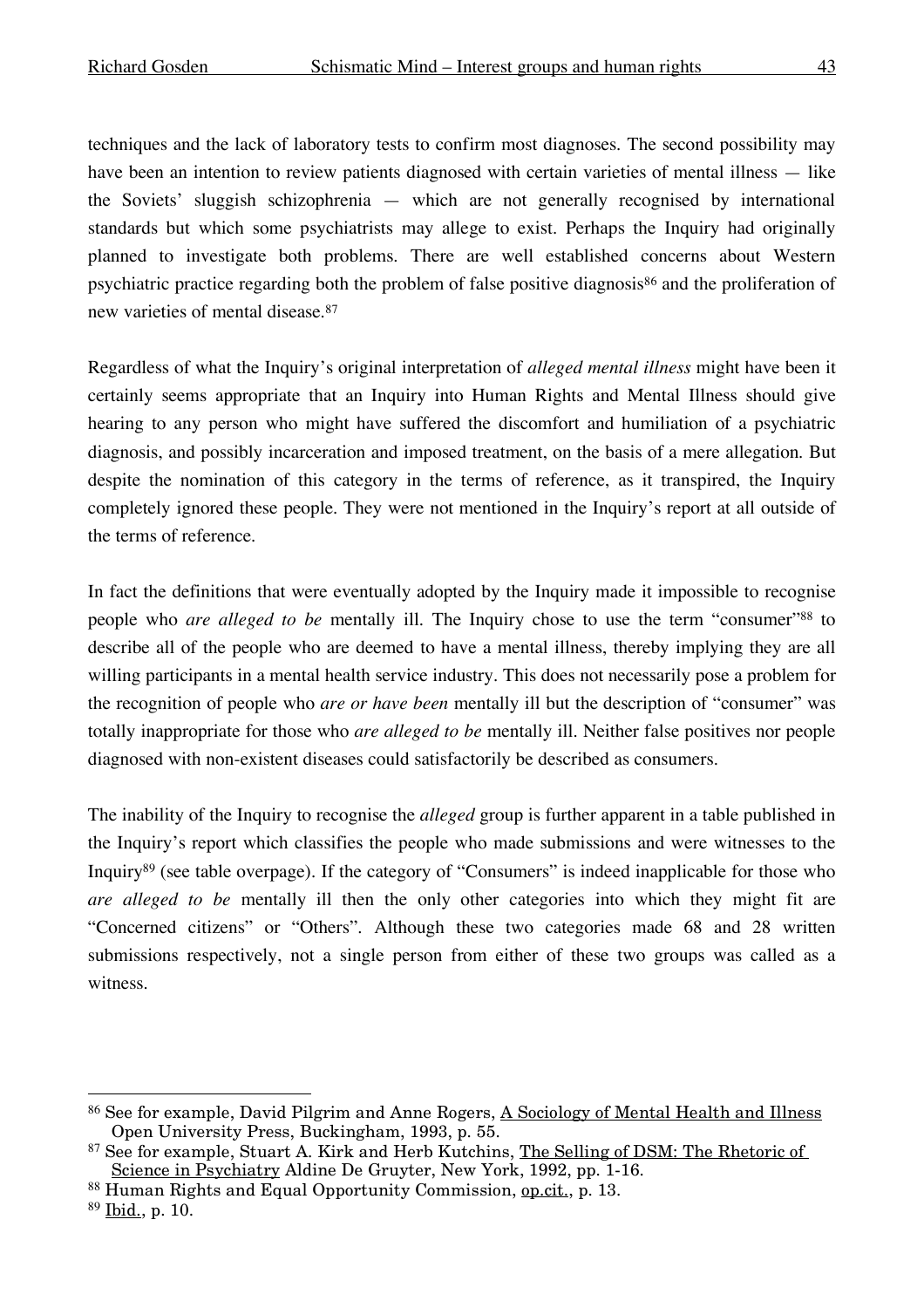It seems apparent therefore that somewhere between the time when the terms of reference were drafted and the time when the hearings of witnesses began, a mechanism was deliberately or inadvertently put into place which blocked the people who *are alleged to be* mentally ill from influencing the outcome of the Inquiry.

Interest groups representing the mystical and the myth-of-mental-illness models for schizophrenia would have been greatly disadvantaged by the Inquiry's cold-shouldering of people who *are alleged to be* mentally ill. The breakdown of the Inquiry's participants in the table on the next page indicates a definite slant to favour some interest groups which support medical models for explaining extreme mental conditions like schizophrenia.

The favoured treatment of psychiatrists and profession psychiatric associations is particularly evident in the ratios of their written submissions to the number of their witnesses. This ratio suggests the Inquiry might have solicited psychiatrists as expert witnesses. The opposite indication is apparent for "Consumers" where the number of written submissions was more than four times the number of witnesses. The contrasting levels of influence between these two interest groups suggests they might hold different positions on Pross's funnel of mobilisation.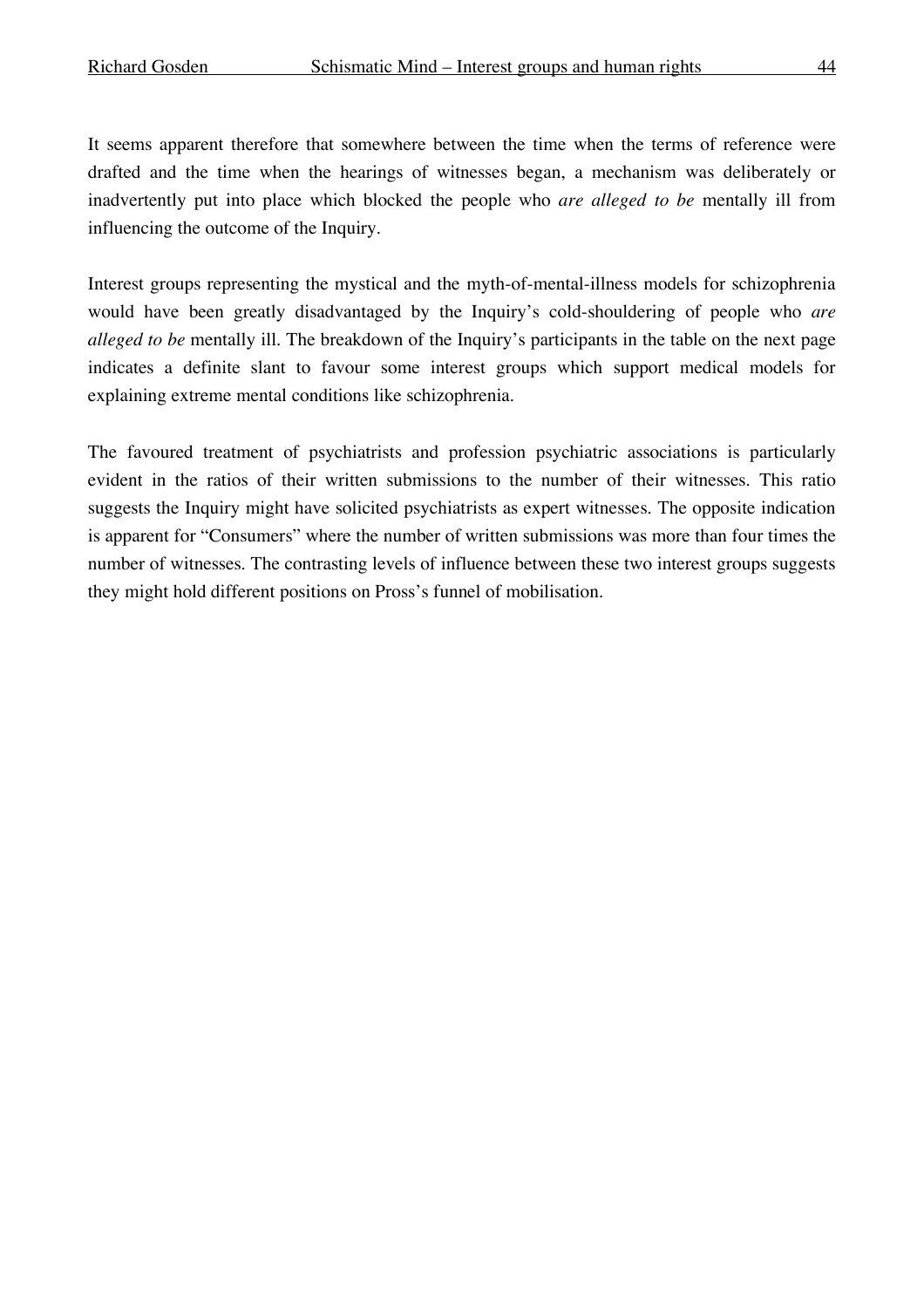| <b>Description</b>                                                                                   | <b>Witnesses</b>    | <b>Submissions</b> |  |  |
|------------------------------------------------------------------------------------------------------|---------------------|--------------------|--|--|
| Psychiatrists                                                                                        | 70                  | 52                 |  |  |
| <b>General Practitioners</b>                                                                         | $\mathbf{1}$        | $3 -$              |  |  |
| Psychologists                                                                                        | $\overline{7}$      | 12                 |  |  |
| Social, Youth, Welfare Workers                                                                       | 25                  | 23                 |  |  |
| <b>Nurses</b>                                                                                        | 14                  | 20                 |  |  |
| <b>Professional Associations</b>                                                                     |                     |                    |  |  |
| - Psychiatrists                                                                                      | 11                  | 4                  |  |  |
| - Social/Welfare Workers                                                                             | $\overline{2}$      | 5                  |  |  |
| - Occupational Therapists                                                                            | 3 <sup>1</sup>      | $\mathbf{2}$       |  |  |
| - Nurses                                                                                             | $\overline{\bf{4}}$ | 5                  |  |  |
| - Psychologists                                                                                      | 5                   | $\overline{2}$     |  |  |
| <b>Church Related Organisations</b>                                                                  | 13                  | 15                 |  |  |
| Consumers                                                                                            | 44                  | 206                |  |  |
| Carers                                                                                               | 26                  | 136                |  |  |
| <b>Concerned Citizens</b>                                                                            |                     | 68                 |  |  |
| Federal, State or Local Government<br>representatives                                                | 73                  | 60                 |  |  |
| NGO representatives                                                                                  | 159                 | 185                |  |  |
| <b>Others</b>                                                                                        |                     | 28                 |  |  |
| <b>Total witnesses:</b><br>456                                                                       |                     |                    |  |  |
| <b>Total submissions: 826</b><br>(Excluding multiple submissions from individuals or organisations.) |                     |                    |  |  |

#### **Burdekin Inquiry Participants**

**Source:** Human Rights and Equal Opportunity Commission, Human Rights and Mental Illness: Report of the National Inquiry into the Human Rights of People with Mental Illness, Australian Government Publishing Service, Canberra, 1993, p. 10.

## Conclusion

Various interest groups are driving the controversy over the cause of the symptoms of schizophrenia by adopting conflicting human rights imperatives to amplify their claims. It is proposed to use a combination of interest group theory and human rights law as a framework for analysing the dynamics of this controversy. Although there is a disproportion in the power and influence of the interest groups supporting each of the three models, Pross's "funnel of mobilisation" is a useful framework for dealing with this disproportion.